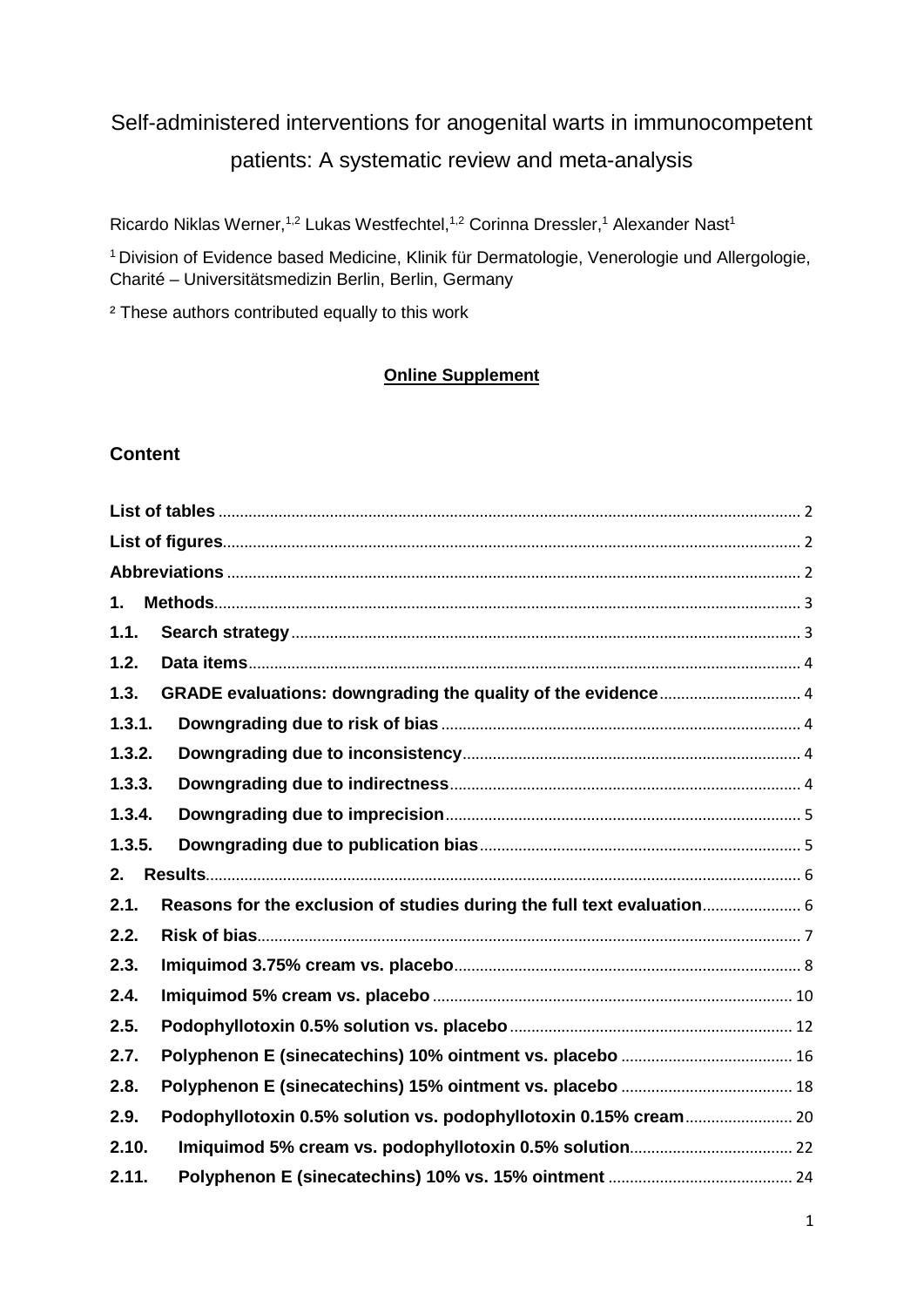| 3.1. Limitations to the systematic review not discussed in the main document  26 |  |
|----------------------------------------------------------------------------------|--|
|                                                                                  |  |

## <span id="page-1-0"></span>**List of tables**

| Table 4: Summary of findings: podophyllotoxin 0.5% solution vs. placebo12             |  |
|---------------------------------------------------------------------------------------|--|
| Table 5: Summary of findings: podophyllotoxin 0.5% gel vs. placebo 14                 |  |
| Table 6: Summary of findings: polyphenon E 10% ointment vs. placebo 16                |  |
| Table 7: Summary of findings: polyphenon E 15% ointment vs. placebo 18                |  |
| Table 8: Summary of findings: podophyllotoxin 0.5% solution vs. podophyllotoxin 0.15% |  |
|                                                                                       |  |
| Table 9: Summary of findings: imiquimod 5% cream vs. podophyllotoxin 0.5% solution22  |  |
| Table 10: Summary of findings: polyphenon E 10% vs. 15% ointment 24                   |  |

## <span id="page-1-1"></span>**List of figures**

| Figure 1: Risk of Bias graph: review authors' judgements about each risk of bias item |  |
|---------------------------------------------------------------------------------------|--|
|                                                                                       |  |

## <span id="page-1-2"></span>**Abbreviations**

AE – adverse events

GRADE – Grading of Recommendations Assessment, Development and Evaluation

MID – minimal important difference

SIGN – Scottish Intercollegiate Guidelines Network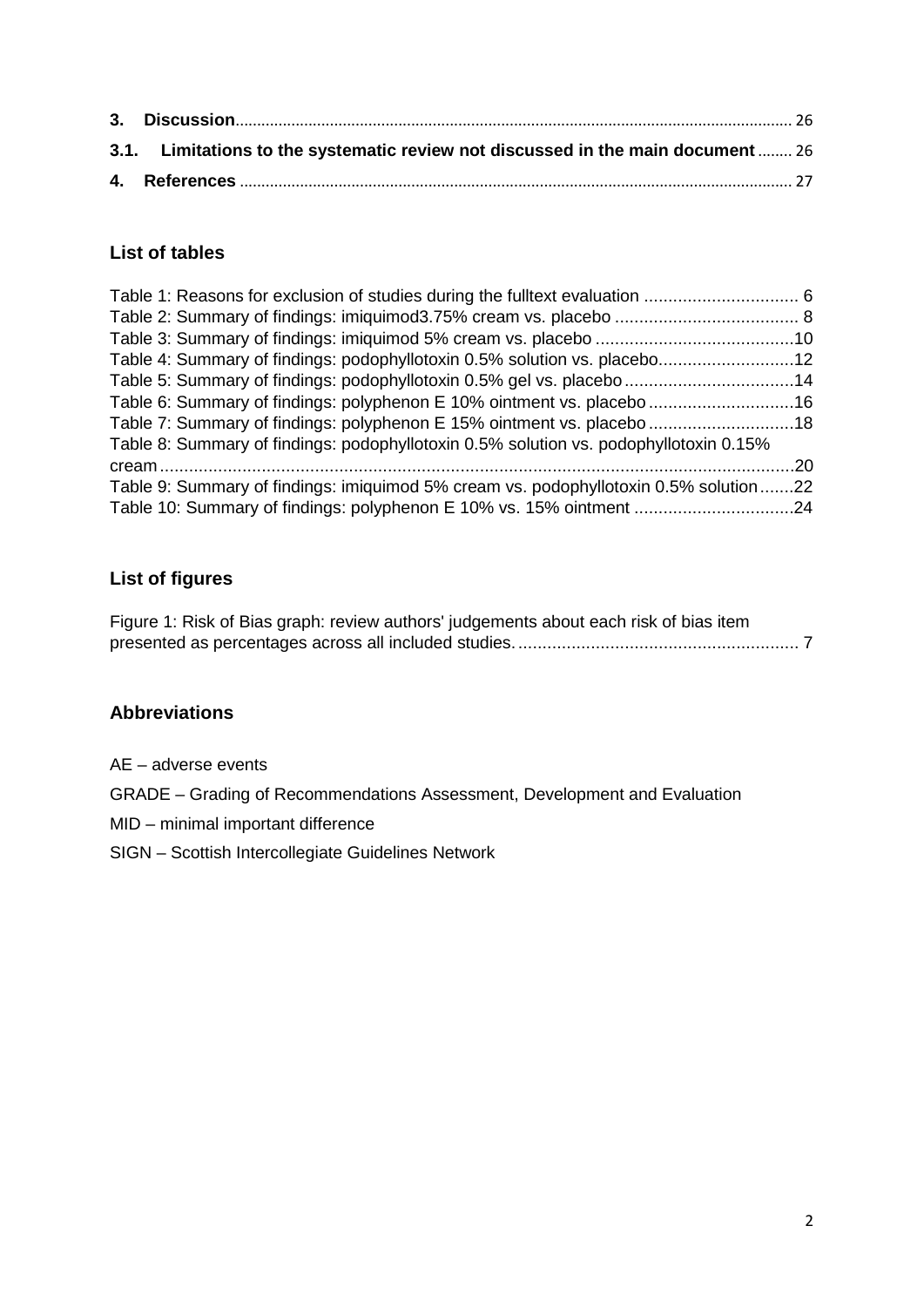### <span id="page-2-1"></span><span id="page-2-0"></span>**1. Methods**

### **1.1.Search strategy**

A comprehensive literature search was performed in the Cochrane Central Register of Controlled Trials (CENTRAL), Embase and MEDLINE on March 3rd, 2016, from inception of the databases through the date of the search. The search included terms for disease specification combined with terms for the interventions of interest to be searched in the titles and abstracts. Additionally, MeSH-terms were used in MEDLINE and CENTRAL, and Emtree terms in Embase. In Embase and MEDLINE, the Scottish Intercollegiate Guidelines Network (SIGN) filters for RCTs<sup>1</sup> were used.

Detailed search strategy as used in Medline:

- 1. Randomized Controlled Trials as Topic/
- 2. randomized controlled trial/
- 3. Random Allocation/
- 4. Double Blind Method/
- 5. Single Blind Method/
- 6. clinical trial/
- 7. clinical trial, phase i.pt.
- 8. clinical trial, phase ii.pt.
- 9. clinical trial, phase iii.pt.
- 10. clinical trial, phase iv.pt.
- 11. controlled clinical trial.pt.
- 12. randomized controlled trial.pt.
- 13. multicenter study.pt.
- 14. clinical trial.pt.
- 15. exp Clinical Trials as topic/
- 16. or/1-15
- 17. (clinical adj trial\$).tw.
- 18. ((singl\$ or doubl\$ or treb\$ or tripl\$) adj (blind\$3 or mask\$3)).tw.
- 19. PLACEBOS/
- 20. placebo\$.tw.
- 21. randomly allocated.tw.
- 22. (allocated adj2 random\$).tw.
- 23. or/17-22
- 24. 16 or 23
- 25. case report.tw.
- 26. letter/
- 27. historical article/
- 28. or/25-27
- 29. 24 not 28
- 30. exp Papillomavirus infection/
- 31. HPV.ab,ti.
- 32. (papillomavirus or "papilloma virus").ab,ti.
- 33. wart\$.ab,ti.
- 34. or/30-33
- 35. anogenital.ab,ti.
- 36. anal.ab,ti.
- 37. genital.ab,ti.
- 38. genitoanal.ab,ti.
- 39. vulva\$.ab,ti.
- 40. perianal.ab,ti.
- 41. vagina\$.ab,ti.
- 42. (penis or penile).ab,ti.
- 43. scrotal.ab,ti.
- 44. mucocutaneous.ab,ti.
- 45. venereal.ab,ti.
- 46. 35 or 36 or 37 or 38 or 39 or 40 or 41 or 42 or 43 or 44 or 45
- 47. 34 and 46
- 48. Condylomata Acuminata/
- 49. "condyloma\$ acuminat\$".ab,ti.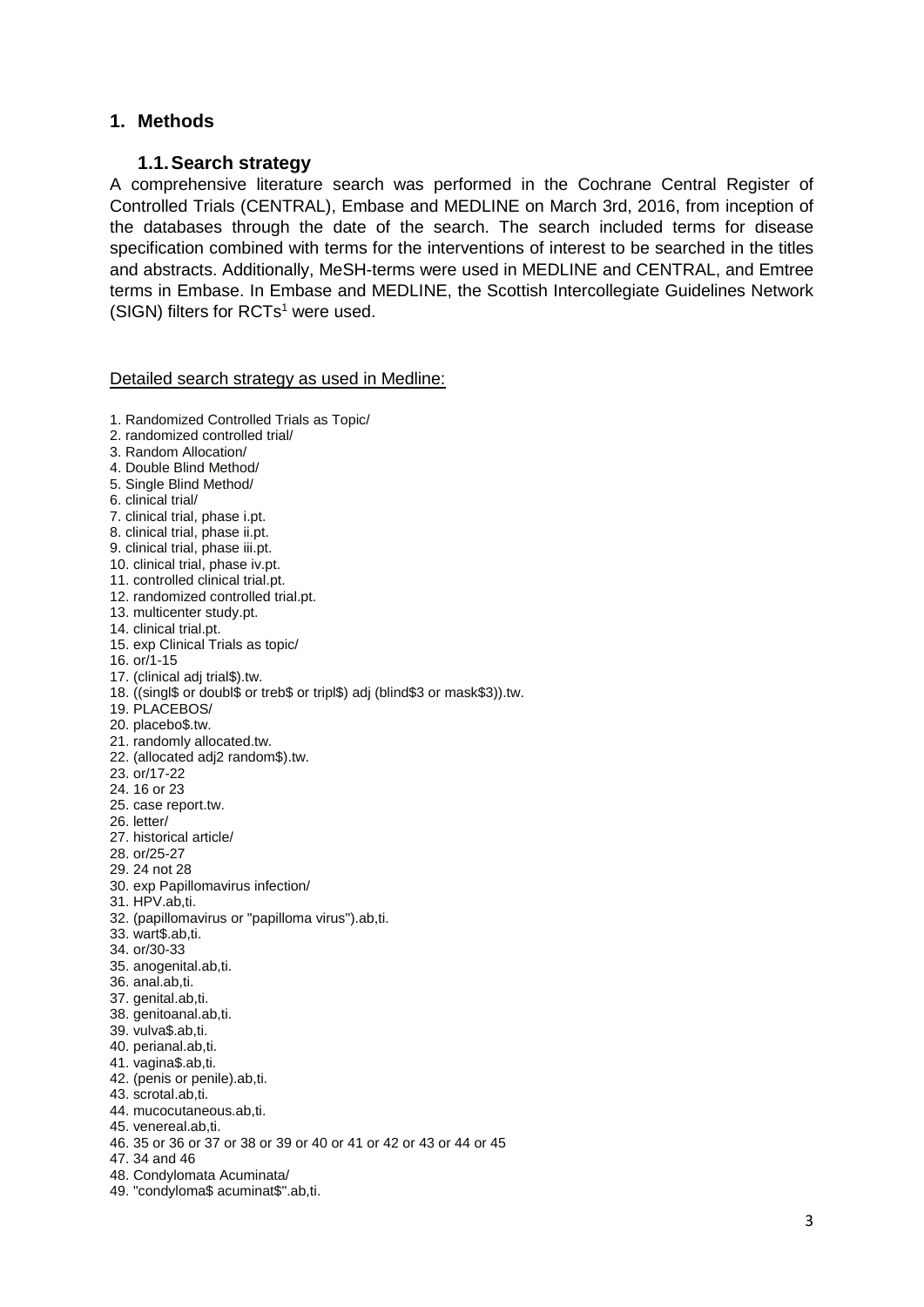- 50. "condyloma\$ accuminat\$".ab,ti.
- 51. condyloma\$.ab,ti.
- 52. or/48-51
- 53. 47 or 52
- 54. imiquimod.ab,ti,nm.
- 55. sinecatechins.ab,ti.
- 56. "green tea catechins".ab,ti.
- 57. "green tea extract".ab,ti.
- 58. polyphenon.ab,ti.
- 59. polyphenon E.nm.
- 60. Podophyllotoxin/
- 61. podophyllotoxin.ab,ti.
- 62. or/54-61
- <span id="page-3-0"></span>63. 29 and 53 and 62

### **1.2.Data items**

The data items included data on the study population (inclusion / exclusion criteria, number of participants randomized, localization and extent of the lesions, gender, age, previous treatments, smoking, sexual behaviour: orientation, promiscuity), length of follow-up, outcomes assessed, and results (according to the predefined primary and secondary outcomes).

### **1.3.GRADE evaluations: downgrading the quality of the evidence**

<span id="page-3-1"></span>According to the GRADE approach, we evaluated the quality of the evidence on the outcome level for each comparison that was available for this systematic review.2 The quality of the evidence started with "high" for each available comparison and outcome, due to the restriction of the included studies to randomized trials. In the presence of risk of bias, $3, 4$  inconsistency,  $5$ indirectness,<sup>6</sup> imprecision,<sup>7</sup> and publication bias,<sup>8</sup> the quality of the evidence for each outcome within the available comparisons could be downgraded.

### **1.3.1. Downgrading due to risk of bias**

<span id="page-3-2"></span>For the evaluations of the risk of bias on the outcome level, we considered the overall risk of bias in the contributing studies as based upon the prior determination of the risk of bias at the study level ("Cochrane Collaboration's tool for assessing risk of bias in randomized trials" 4). Since specific aspects are of more importance to specific outcomes, this evaluation could differ from outcome to outcome although the contributing studies were the same: For patientreported outcomes and outcomes based on patient decisions such as pain or withdrawal due to adverse events (AE), the category of blinding of participants and personnel (performance bias) was emphasized. For investigator-reported outcomes such as complete clearance, recurrence, or local AE, the categories of sequence generation, allocation concealment and blinding of outcome assessment were considered more relevant.

### **1.3.2. Downgrading due to inconsistency**

<span id="page-3-3"></span>The evaluation of consistency of the results for an outcome were based both on the visual inspection of the forest plots and on the evaluation of the I² test which quantifies the proportion of the variation in the point estimates due to among-study-differences. <sup>5</sup> According to the GRADE guidelines, we considered grading the quality of the evidence down due to inconsistency in the presence of widely varying point estimates, minimal or no overlap of confidence intervals or  $I<sup>2</sup>$  > 50%.<sup>5</sup> In the case of only one contributing study, consistency could not be evaluated and no downgrading due to inconsistency was performed.

### **1.3.3. Downgrading due to indirectness**

<span id="page-3-4"></span>The assessment of indirectness was based upon the evaluation of participants, interventions and outcomes of the included studies<sup>6</sup>. Since these parameters had been precisely defined and considered during the inclusion or exclusion of studies, we solely evaluated the localization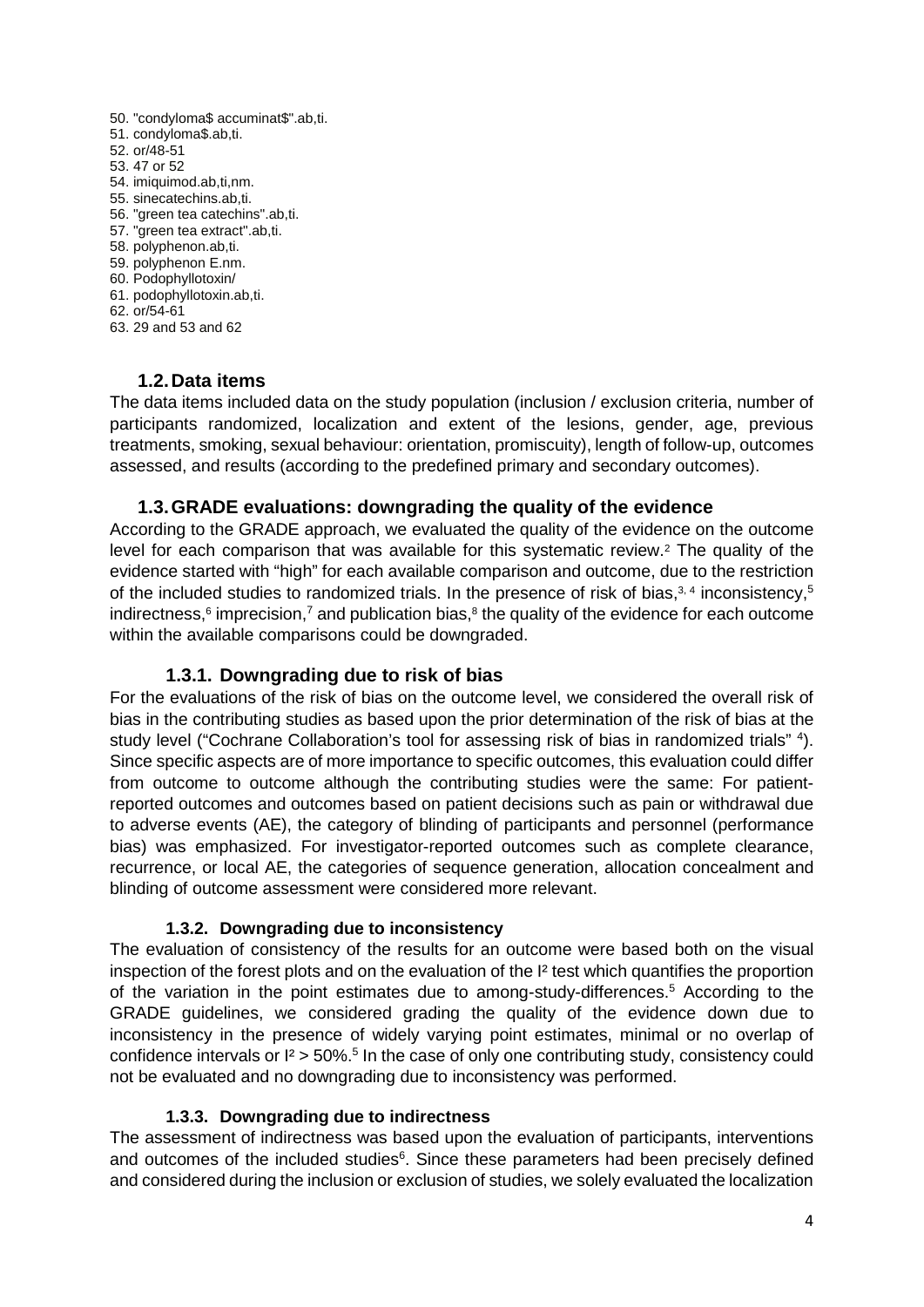of anogenital warts (external vs. internal) as a criterion for indirectness. Studies with participants who had external warts were separately assessed from studies whose participants had internal warts. In the case that an outcome included data from studies with a significant amount of participants who had both external and internal warts, the quality of the evidence was downgraded due to indirectness.

### **1.3.4. Downgrading due to imprecision**

<span id="page-4-0"></span>In order to evaluate the precision of the results, we considered two criteria: 1) the evaluation of the clinical importance of differences as based upon a predefined threshold of a minimal important difference (MID threshold) as previously reported, <sup>9</sup> and 2) the size of the confidence interval. 7

For binary outcomes, we defined the MID threshold as the line of no effect +/- 0.25 (i.e. 0.75 and 1.25). For continuous outcomes, the MID threshold was defined as the line of no effect +/- 0.5 x the standard deviation of the control group outcome. A statistically significant effect of an intervention was considered imprecise, if the confidence interval crossed the MID threshold (i.e., the effect was statistically significant but of questionable clinical significance). If the effect was statistically significant but did not cross the MID threshold (i.e., statistically significant and supposedly clinically significant) or if the effect was statistically insignificant and did not cross the MID threshold (i.e., no statistically or clinically significant difference between the interventions), no downgrading due to imprecision was performed.

A confidence interval was evaluated as being very large and therefore displaying an imprecise effect estimate, if the magnitude of 0.01 or 100 was exceeded.

## **1.3.5. Downgrading due to publication bias**

<span id="page-4-1"></span>Since we did not perform searches in trial registers, our evaluation of publication bias was solely based upon the visual evaluation of funnel plots. This was only considered possible in the case of more than ten trials contributing data for a comparison. Where evaluation of funnel plots was not possible due to the small number of contributing trials, we rated publication bias as 'undetected'.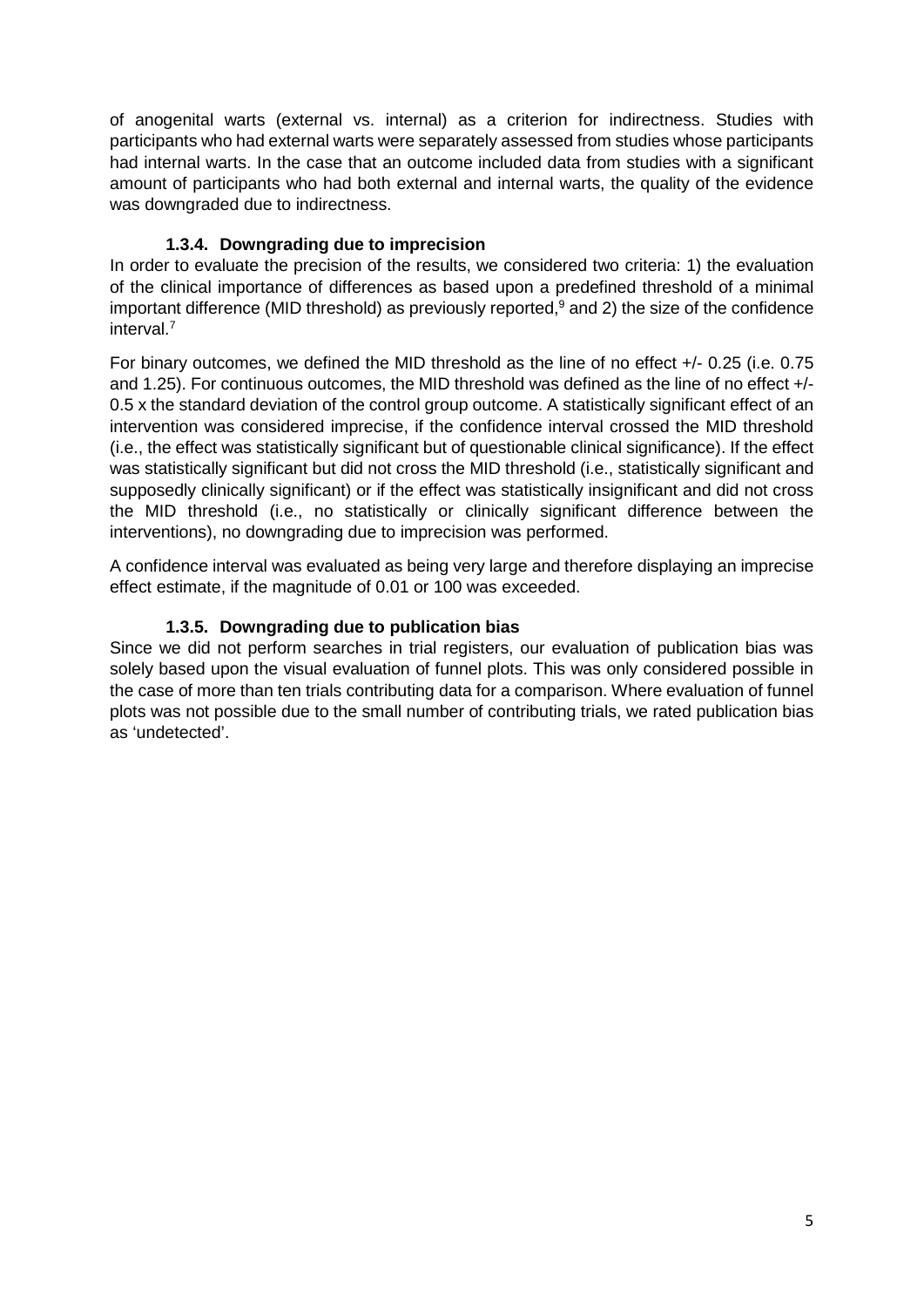## <span id="page-5-1"></span><span id="page-5-0"></span>**2. Results**

## **2.1.Reasons for the exclusion of studies during the full text evaluation**

The following table [\(Table 1\)](#page-5-2) gives an overview of the reasons for the exclusion of studies during the full text evaluations:

| <b>Study</b>                          | <b>Reason for exclusion</b>                                                                        |
|---------------------------------------|----------------------------------------------------------------------------------------------------|
| Akhavan et al. 2014 <sup>10</sup>     | comparators not relevant                                                                           |
| Baker et al. 2010 <sup>11</sup>       | only abstract available, data reported here might at least partially be                            |
|                                       | included in Baker 2011 <sup>12</sup>                                                               |
| Beutner 1995 <sup>13</sup>            | data reported elsewhere (Beutner et al. 1998a <sup>14</sup> , Beutner et al. 1998b <sup>15</sup> , |
|                                       | only abstract available                                                                            |
| Beutner et al. 1998 <sup>16</sup>     | data reported elsewhere (Beutner et al. 1998a <sup>14</sup> , Beutner et al. 1998b <sup>15</sup> , |
|                                       | only abstract available                                                                            |
| Bonnez et al. 1994 <sup>17</sup>      | prophylactic treatment in the RCT stage of the trial                                               |
| Buck et al. 2002 <sup>18</sup>        | uncontrolled cohort study                                                                          |
| Ferenczy 1998 <sup>19</sup>           | no original data, data reported elsewhere (Edwards et al. 1998 <sup>20</sup> )                     |
| Fife et al. $2001^{21}$               | comparators not relevant (imiquimod dosing study)                                                  |
| Garland et al. 2001 <sup>22</sup>     | uncontrolled cohort study                                                                          |
| Goldenberg et al. 2014 <sup>23</sup>  | only abstract available, no data of the total number of participants                               |
|                                       | reported (evaluation the reported rates of AE not possible)                                        |
| Gollnick et al. 2001 <sup>24</sup>    | not randomized (sequential allocation)                                                             |
| Greenberg et al. 1991 <sup>25</sup>   | podophyllotoxin 0.5% solution not reported separately from cream                                   |
| Gross 2008 <sup>26</sup>              | no original data, data reported here might at least partially be included                          |
|                                       | in Gross et al. 2007 <sup>27</sup>                                                                 |
| Haidopoulos et al. 2004 <sup>28</sup> | uncontrolled cohort study                                                                          |
| Hoy 2012 <sup>29</sup>                | no original data, data reported elsewhere (Stockfleth et al. 2008 <sup>30</sup> , Tatti            |
|                                       | et al. 2008 <sup>31</sup> )                                                                        |
| Krogh et al. 1992 <sup>32</sup>       | Intervention: podophyllotoxin 0.5% cream (not solution / gel)                                      |
| Lafuma et al. 2003 <sup>33</sup>      | no original data, language: French                                                                 |
| Nelson et al. 2014 <sup>34</sup>      | only abstract available; evaluation of complete clearance rates not                                |
|                                       | possible due to missing information                                                                |
| Petersen et al. 1995 <sup>35</sup>    | Intervention: podophyllotoxin 0.5% cream (not solution / gel)                                      |
| Puri et al. 2009 <sup>36</sup>        | uncontrolled cohort study                                                                          |
| Rosen et al. 2014a <sup>37</sup>      | only abstract available; evaluation of data not possible due to missing                            |
|                                       | information                                                                                        |
| Rosen et al. 2014b <sup>38</sup>      | only abstract available; evaluation of data not possible due to missing                            |
|                                       | information                                                                                        |
| Sauder et al. 2003 <sup>39</sup>      | no original data, data reported elsewhere (Edwards et al. 1998 <sup>20</sup> )                     |
| Tatti et al. 2010 <sup>40</sup>       | no original data, data reported elsewhere (Stockfleth et al. 2008 <sup>30</sup> , Tatti            |
|                                       | et al. 2008 <sup>31</sup> )                                                                        |
| Trofatter et al. 2002 <sup>41</sup>   | comparators not relevant (imiquimod dosing study)                                                  |

<span id="page-5-2"></span>Table 1: Reasons for exclusion of studies during the fulltext evaluation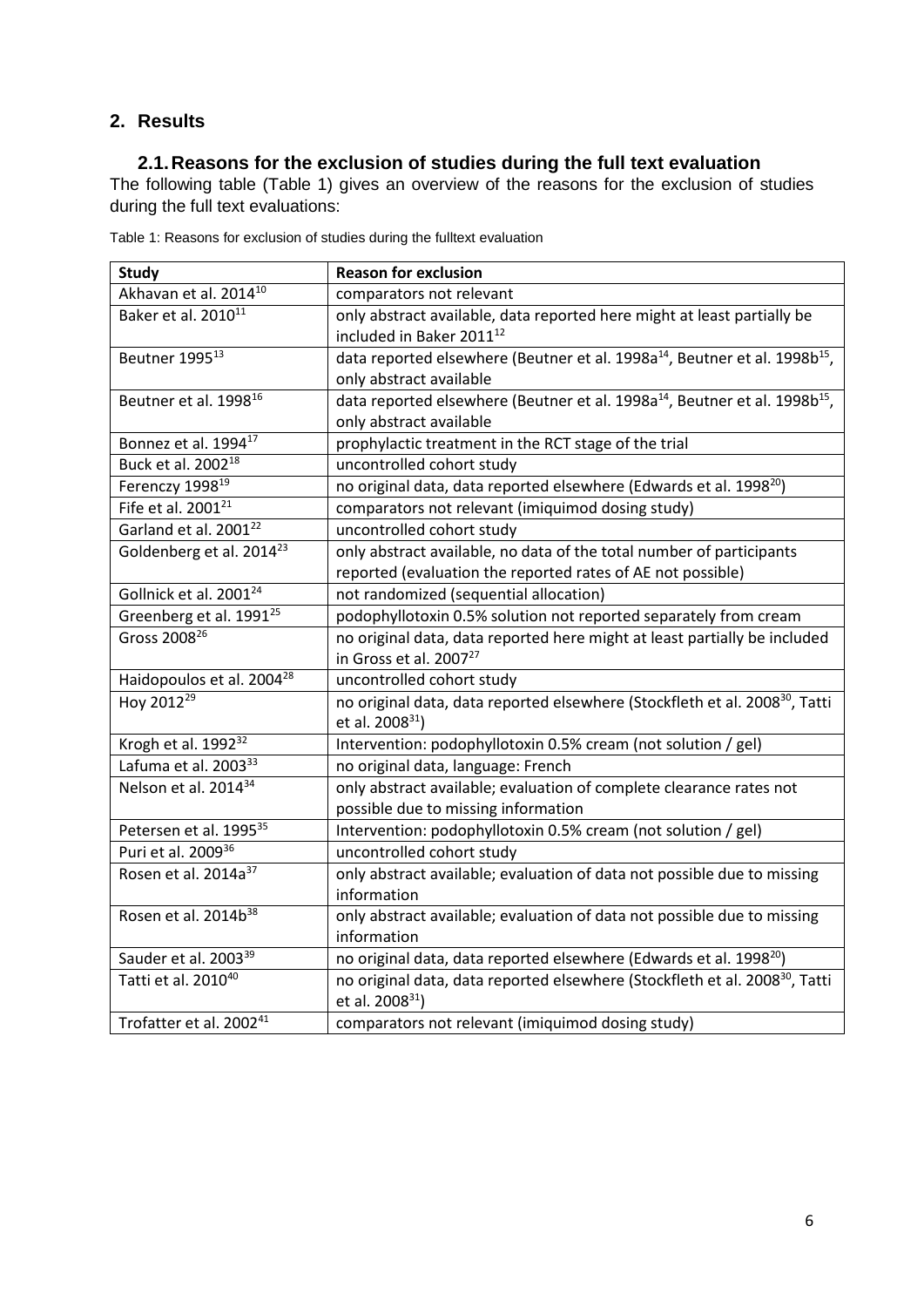## **2.2.Risk of bias**

<span id="page-6-0"></span>Eight trials (44%) reported sufficient information regarding sequence generation and were judged at low risk of bias. In the other ten trials the method of the sequence generation was not stated and the risk of bias rated as unclear. With respect to allocation concealment, five trials (28%) were rated at low risk of bias while two trials (11%) were judged to be at high risk. Regarding the blinding of participants, a high percentage of low-risk-ratings were seen in 55% (ten) of the studies while five trials (28%) were rated to be at high risk of bias. The risk of bias in blinding of outcome assessment was evaluated to be at low risk in five trials (28%), and at high risk in another five trials (28%). The highest percentage of high-risk ratings was noted regarding attrition bias (incomplete outcome data) with eight studies (44%), while only three studies (17%) were rated to be at low risk of bias. Selective reporting was judged to be at high risk in two trials (11%) and at low risk in four trials (22%). Regarding the item 'other sources of bias', four trials (22%) were rated of high risk for reporting insufficient data on the baseline characteristics of the studied sample.

The following figure [\(Figure 1\)](#page-6-1) gives an overview of the risk of bias evaluations for the included studies. A detailed presentation of the risk of bias evaluations for each study is given within the original publication.



<span id="page-6-1"></span>Figure 1: Risk of Bias graph: review authors' judgements about each risk of bias item presented as percentages across all included studies.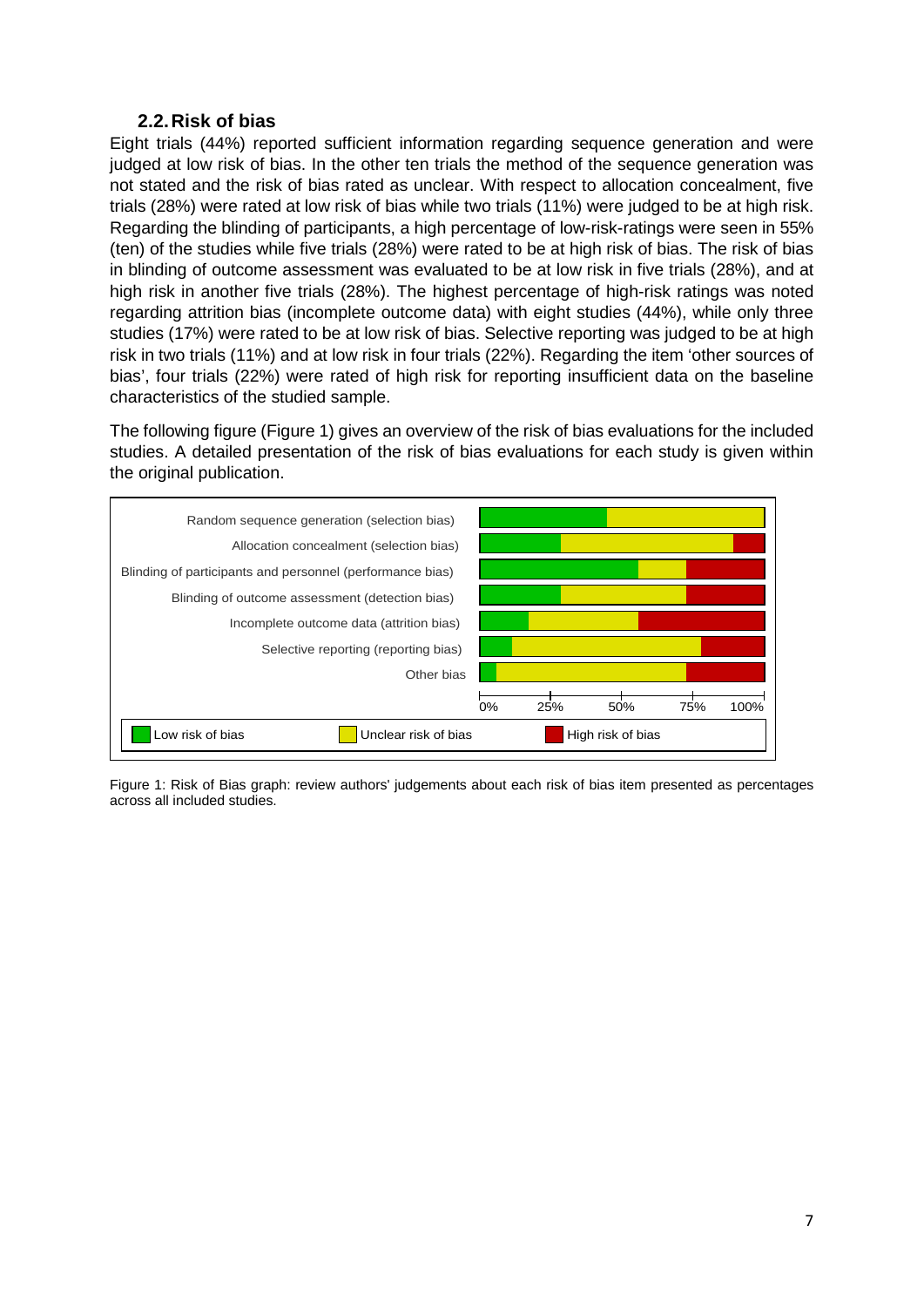## <span id="page-7-0"></span>**2.3.Imiquimod 3.75% cream vs. placebo**

<span id="page-7-1"></span>Table 2: Summary of findings: imiquimod3.75% cream vs. placebo

**Summary of findings:** 

### **Imiquimod 3.75% cream compared to placebo for anogenital warts in immunocompetent adults**

**Patient or population**: anogenital warts in immunocompetent adults

**Setting**:

**Intervention**: Imiquimod 3.75% cream

| <b>Outcomes</b>                             | $(95% \text{ Cl})$          | Anticipated absolute effects'                | Relative<br>effect   | $Ne$ of<br>participants<br>(studies) | Quality of the<br>evidence<br>(GRADE) | Commen<br>ts |
|---------------------------------------------|-----------------------------|----------------------------------------------|----------------------|--------------------------------------|---------------------------------------|--------------|
|                                             | <b>Risk with</b><br>placebo | <b>Risk with</b><br>Imiguimod 3.75%<br>cream | $(95% \text{ Cl})$   |                                      |                                       |              |
| Complete clearence at 2w (+/- 2w) after EOT | Study population            |                                              | no data<br>available | (0 studies)                          |                                       |              |

| <b>Study population</b><br>Complete clearence at 16w (+/- 8w) after EOT |                              | <b>RR 2.88</b><br>(1.84) | 601<br>$(2$ RCTs)                               | $\oplus \oplus \oplus$<br><b>HIGH</b>                    |  |
|-------------------------------------------------------------------------|------------------------------|--------------------------|-------------------------------------------------|----------------------------------------------------------|--|
| 94 per<br>1000                                                          | 271 per 1000<br>(173 to 424) |                          |                                                 |                                                          |  |
| <b>Study population</b><br>Drop outs due to adverse events              |                              | <b>RR 2.14</b><br>(0.36) | 602<br>$(2$ RCTs)                               | $\oplus \oplus \oplus \bigcirc$<br>MODERATE <sup>1</sup> |  |
| 5 per 1000                                                              | 11 per 1000<br>(2 to 62)     |                          |                                                 |                                                          |  |
| Study population                                                        |                              | RR 17.18<br>(1.04)       | 323<br>(1 RCT)                                  | ⊕⊕∭<br>LOW 2,3,4                                         |  |
| 5 per 1000 <sup>5</sup>                                                 | 81 per 1000<br>(5 to 1000)   |                          |                                                 |                                                          |  |
| <b>Study population</b>                                                 |                              | RR 21.30<br>(1.30)       | 308<br>(1 RCT)                                  | $\oplus \oplus \oplus \bigcirc$<br>MODERATE 2,4          |  |
| 5 per 1000 <sup>5</sup>                                                 | 101 per 1000<br>(6 to 1000)  |                          |                                                 |                                                          |  |
| Study population                                                        |                              | RR 13.45<br>(1.85)       | 308<br>(1 RCT)                                  | $\oplus \oplus \oplus$<br>HIGH <sub>2</sub>              |  |
| 10 per<br>1000                                                          | 128 per 1000<br>(18 to 931)  |                          |                                                 |                                                          |  |
|                                                                         |                              | no data<br>available     | (0 studies)                                     |                                                          |  |
|                                                                         |                              | Study population         | 4.51)<br>12.59)<br>282.95)<br>348.79)<br>97.73) |                                                          |  |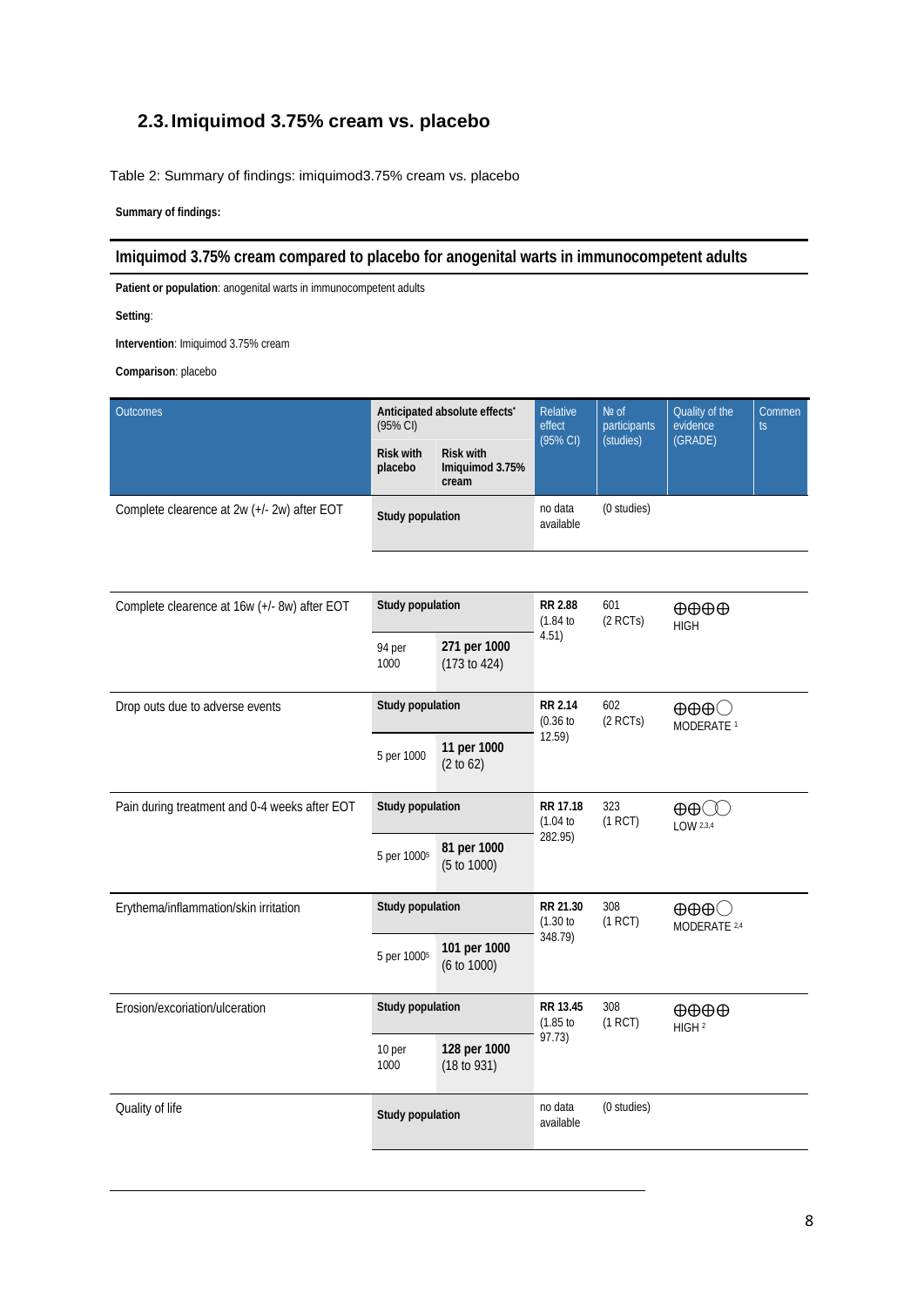### **Imiquimod 3.75% cream compared to placebo for anogenital warts in immunocompetent adults**

**Patient or population**: anogenital warts in immunocompetent adults

**Setting**:

**Intervention**: Imiquimod 3.75% cream

**Comparison**: placebo

| Anticipated absolute effects*<br><b>Outcomes</b><br>(95% CI)                                     |                             |                                              | Relative<br>effect   | Nº of<br>participants | Quality of the<br>evidence<br>(GRADE) | <b>Commen</b><br>ts |
|--------------------------------------------------------------------------------------------------|-----------------------------|----------------------------------------------|----------------------|-----------------------|---------------------------------------|---------------------|
|                                                                                                  | <b>Risk with</b><br>placebo | <b>Risk with</b><br>Imiquimod 3.75%<br>cream | (95% CI)             | (studies)             |                                       |                     |
| Recurrence of lesions at 16w (+/- 8w) after EOT<br>in pts. who had CC at 2w (+/- 2w) after EOT   | Study population            |                                              | no data<br>available | (0 studies)           |                                       |                     |
|                                                                                                  |                             |                                              |                      |                       |                                       |                     |
| Complete clearence at 12m (+/- 2m) after EOT                                                     | Study population            |                                              | no data<br>available | (0 studies)           |                                       |                     |
|                                                                                                  |                             |                                              |                      |                       |                                       |                     |
| Recurrence of lesions at 12m (+/- 2w) after EOT<br>in pts. who had CC at $2w (+/- 2w)$ after EOT | Study population            |                                              | no data<br>available | (0 studies)           |                                       |                     |
|                                                                                                  |                             |                                              |                      |                       |                                       |                     |

\***The risk in the intervention group** (and its 95% confidence interval) is based on the assumed risk in the comparison group and the **relative effect** of the intervention (and its 95% CI).

**CI:** Confidence interval; **RR:** Risk ratio

### **GRADE Working Group grades of evidence**

**High quality:** We are very confident that the true effect lies close to that of the estimate of the effect

**Moderate quality:** We are moderately confident in the effect estimate: The true effect is likely to be close to the estimate of the effect, but there is a possibility that it is substantially different

**Low quality:** Our confidence in the effect estimate is limited: The true effect may be substantially different from the estimate of the effect **Very low quality:** We have very little confidence in the effect estimate: The true effect is likely to be substantially different from the estimate of effect

- 1. Confidence interval crosses the MID threshold of 0.75 and 1.25
- 2. (evaluation based on one study)<br>3. Confidence interval crosses the
- Confidence interval crosses the MID threshold of 1.25
- 4. Very large confidence interval<br>5. Due to zero observed events.
- 5. Due to zero observed events, the anticipated risk in the placebo group is based on a correction of 0.5 observed events in the placebo group. The calculation of the risk in the intervention group and its 95% confidence interval is based on the 0.5 corrected assumed risk in the placebo group.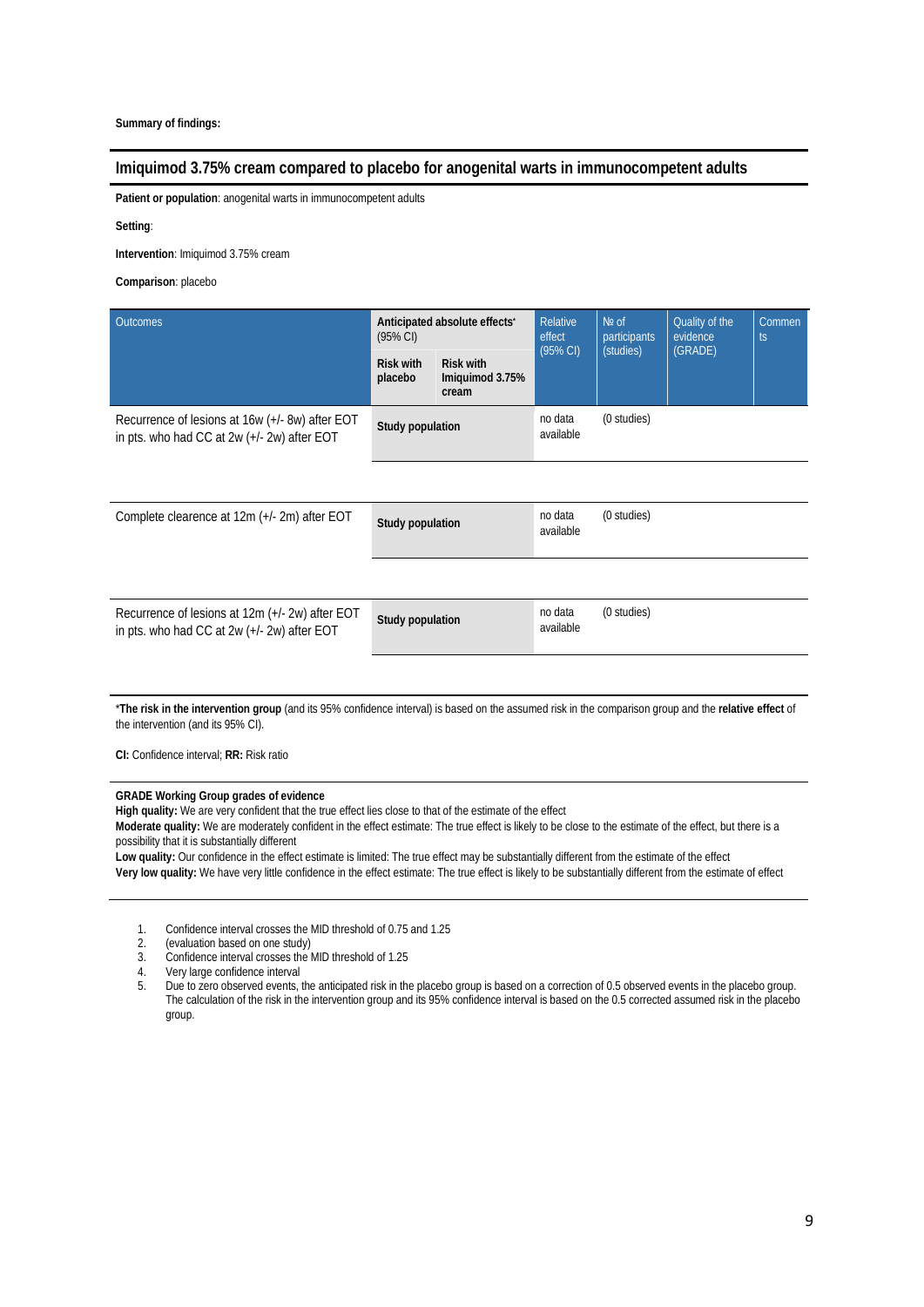## <span id="page-9-0"></span>**2.4.Imiquimod 5% cream vs. placebo**

<span id="page-9-1"></span>Table 3: Summary of findings: imiquimod 5% cream vs. placebo

**Summary of findings:** 

### **Imiquimod 5% cream compared to placebo for anogenital warts in immunocompetent adults**

**Patient or population**: anogenital warts in immunocompetent adults

**Setting**:

**Intervention**: Imiquimod 5% cream

| <b>Outcomes</b>                                  |                                                                    | Anticipated absolute<br>effects* (95% CI) |                               | Nº of<br>participants | Quality of the<br>evidence<br>(GRADE)                    | <b>Comments</b> |
|--------------------------------------------------|--------------------------------------------------------------------|-------------------------------------------|-------------------------------|-----------------------|----------------------------------------------------------|-----------------|
|                                                  | <b>Risk with</b><br>placebo                                        | <b>Risk with</b><br>Imiguimod 5%<br>cream | (95% CI)                      | (studies)             |                                                          |                 |
| Complete clearence at 2w (+/- 2w) after EOT      | Study population                                                   |                                           | <b>RR 9.16</b><br>$(3.39)$ to | 551<br>(4 RCTs)       | $LOW$ <sup>1,2,3</sup>                                   |                 |
|                                                  | 57 per<br>1000                                                     | 522 per 1000<br>(193 to 1000)             | 24.71)                        |                       |                                                          |                 |
| Complete clearence at 16w (+/- 8w) after<br>EOT  | Study population                                                   |                                           | no data<br>available          | (0 studies)           |                                                          |                 |
|                                                  |                                                                    |                                           |                               |                       |                                                          |                 |
| Drop outs due to adverse events                  | Study population                                                   |                                           | RR 4.30<br>(0.48)             | 298<br>(3 RCTs)       | $\oplus \oplus \oplus \bigcirc$<br>MODERATE <sup>4</sup> |                 |
|                                                  | 4 per<br>10007                                                     | 15 per 1000<br>(2 to 134)                 | 38.34)                        |                       |                                                          |                 |
| Pain during treatment and 0-4 weeks after<br>EOT | Study population                                                   |                                           | RR 16.00<br>(3.95)            | 184<br>(1 RCT)        | $\oplus \oplus \oplus$<br>HIGH <sup>5</sup>              |                 |
|                                                  | 22 per<br>1000                                                     | 348 per 1000<br>(86 to 1000)              | 64.82)                        |                       |                                                          |                 |
| Erythema/inflammation/skin irritation            | Study population                                                   |                                           | <b>RR 2.36</b><br>(1.87)      | 428<br>(3 RCTs)       | $\oplus \oplus \oplus \bigcirc$<br>MODERATE <sup>1</sup> |                 |
|                                                  | 299 per<br>1000                                                    | 707 per 1000<br>(560 to 892)              | 2.98)                         |                       |                                                          |                 |
| Erosion/excoriation/ulceration                   | Study population<br>518 per 1000<br>76 per<br>1000<br>(317 to 847) |                                           | RR 6.80<br>(4.16)             | 428<br>(3 RCTs)       | $\oplus \oplus \oplus \bigcirc$<br>MODERATE <sup>1</sup> |                 |
|                                                  |                                                                    |                                           | 11.12)                        |                       |                                                          |                 |
| Quality of life                                  | Study population                                                   |                                           | no data<br>available          | (0 studies)           |                                                          |                 |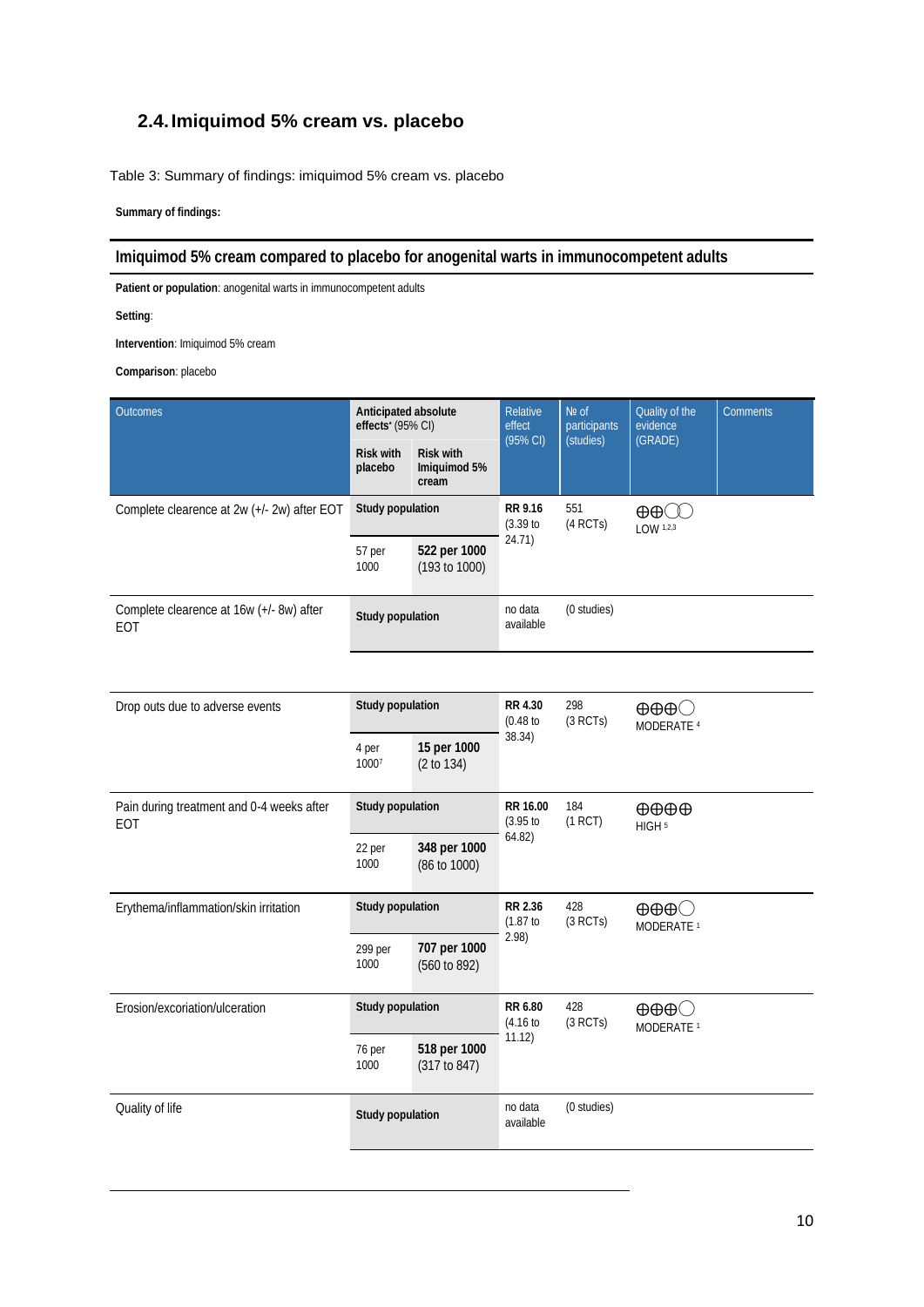### **Imiquimod 5% cream compared to placebo for anogenital warts in immunocompetent adults**

**Patient or population**: anogenital warts in immunocompetent adults

**Setting**:

**Intervention**: Imiquimod 5% cream

**Comparison**: placebo

| Anticipated absolute<br><b>Outcomes</b><br>effects' (95% CI)                                      |                             | Relative<br>effect<br>$(95% \text{ Cl})$  | Nº of<br>participants    | Quality of the<br>evidence | <b>Comments</b>                   |  |
|---------------------------------------------------------------------------------------------------|-----------------------------|-------------------------------------------|--------------------------|----------------------------|-----------------------------------|--|
|                                                                                                   | <b>Risk with</b><br>placebo | <b>Risk with</b><br>Imiguimod 5%<br>cream |                          | (studies)                  | (GRADE)                           |  |
| Recurrence of lesions at 16w (+/- 8w) after<br>EOT in pts. who had CC at 2w (+/- 2w) after        | Study population            |                                           | <b>RR 1.41</b><br>(0.28) | 122<br>(3 RCTs)            | $\oplus \oplus \infty$<br>LOW 4,6 |  |
| EOT                                                                                               | 77 per<br>1000              | 108 per 1000<br>(22 to 536)               | 6.97)                    |                            |                                   |  |
| Complete clearence at 12m (+/-2m) after<br>EOT                                                    | Study population            |                                           | no data<br>available     | (0 studies)                |                                   |  |
|                                                                                                   |                             |                                           |                          |                            |                                   |  |
| Recurrence of lesions at 12m (+/- 2w) after<br>EOT in pts. who had CC at 2w (+/- 2w) after<br>EOT | Study population            |                                           | no data<br>available     | (0 studies)                |                                   |  |
|                                                                                                   |                             |                                           |                          |                            |                                   |  |

\***The risk in the intervention group** (and its 95% confidence interval) is based on the assumed risk in the comparison group and the **relative effect** of the intervention (and its 95% CI).

**CI:** Confidence interval; **RR:** Risk ratio

#### **GRADE Working Group grades of evidence**

**High quality:** We are very confident that the true effect lies close to that of the estimate of the effect

**Moderate quality:** We are moderately confident in the effect estimate: The true effect is likely to be close to the estimate of the effect, but there is a possibility that it is substantially different

**Low quality:** Our confidence in the effect estimate is limited: The true effect may be substantially different from the estimate of the effect **Very low quality:** We have very little confidence in the effect estimate: The true effect is likely to be substantially different from the estimate of effect

- 1. sequence generation, allocation concealment and blinding of outcome assessment unclear in all of the studies  $\frac{1}{2} = 55\%$  point estimates vary widley across studies
- $1^2$  = 55%, point estimates vary widley across studies
- 3. Beutner 1998b contained a minority of participants with internal warts, but the number is not relevant to the overall number of participants
- 4. Confidence interval crosses the MID threshold of 0.75 and 1.25<br>5. (evaluation based on one study)
- 5. (evaluation based on one study)
- 6. blinding of outcome assessment unclear in all studies; data solely refer to baseline lesions

7. Due to zero observed events, the anticipated risk in the placebo group is based on a correction of 0.5 observed events in the placebo groups. The calculation of the risk in the intervention group and its 95% confidence interval is based on the 0.5 corrected assumed risk in the placebo group.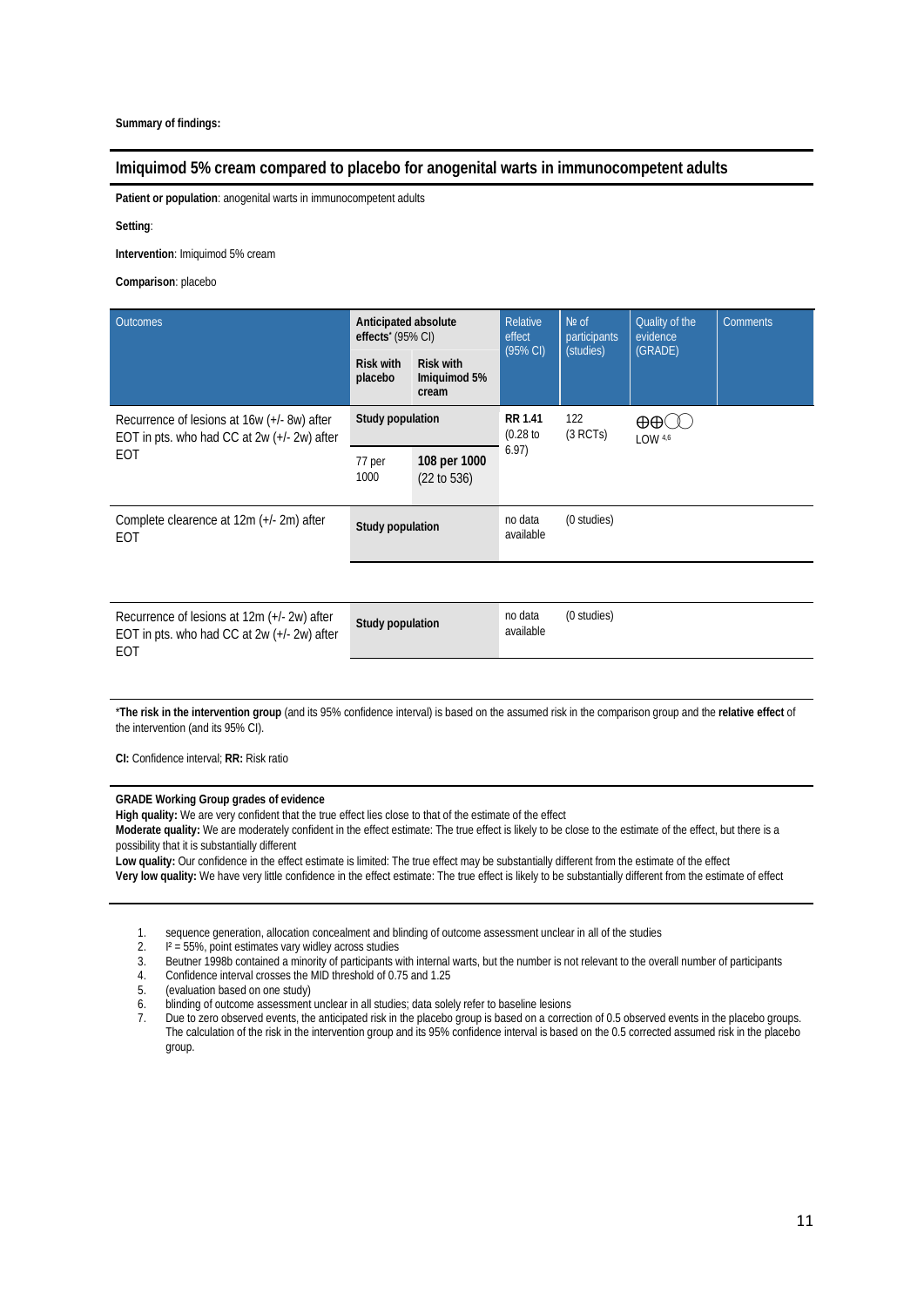## <span id="page-11-0"></span>**2.5.Podophyllotoxin 0.5% solution vs. placebo**

<span id="page-11-1"></span>Table 4: Summary of findings: podophyllotoxin 0.5% solution vs. placebo

**Summary of findings:** 

### **Podophyllotoxin 0.5% solution compared to placebo for anogenital warts in immunocompetent adults**

**Patient or population**: anogenital warts in immunocompetent adults

**Setting**:

**Intervention**: Podophyllotoxin 0.5% solution

| Outcomes                                         | Anticipated absolute effects*<br>(95% CI) |                                                                                         | Relative<br>effect<br>(95% CI) | Nº of<br>participants<br>(studies) | Quality of the evidence<br>(GRADE)                       | Comments |
|--------------------------------------------------|-------------------------------------------|-----------------------------------------------------------------------------------------|--------------------------------|------------------------------------|----------------------------------------------------------|----------|
|                                                  | <b>Risk with</b><br>placebo               | <b>Risk with</b><br>Podophyllotoxin<br>0.5% solution                                    |                                |                                    |                                                          |          |
| Complete clearence at 2w (+/- 2w) after<br>EOT   |                                           | <b>Study population</b><br>RR 19.86<br>(3.88)<br>101.65)<br>109 per 1000<br>(21 to 559) |                                | 185<br>(3 RCTs)                    | $LOW$ <sup>1,2</sup>                                     |          |
|                                                  | 6 per<br>1000 5                           |                                                                                         |                                |                                    |                                                          |          |
| Complete clearence at 16w (+/- 8w)<br>after EOT  | <b>Study population</b>                   |                                                                                         | no data<br>available           | (0 studies)                        |                                                          |          |
|                                                  |                                           |                                                                                         |                                |                                    |                                                          |          |
| Drop outs due to adverse events                  | <b>Study population</b>                   |                                                                                         | no data<br>available           | (0 studies)                        |                                                          |          |
|                                                  |                                           |                                                                                         |                                |                                    |                                                          |          |
| Pain during treatment and 0-4 weeks<br>after EOT | Study population                          |                                                                                         | RR 5.86<br>(1.01 to            | 147<br>$(2$ RCTs)                  | LOW <sup>3,4</sup>                                       |          |
|                                                  | 97 per<br>1000                            | 570 per 1000<br>(98 to 1000)                                                            | 33.85)                         |                                    |                                                          |          |
| Erythema/inflammation/skin irritation            | <b>Study population</b>                   |                                                                                         | RR 12.67<br>(4.50)             | 147<br>$(2$ RCTs)                  | $\oplus \oplus \oplus \bigcirc$<br>MODERATE <sup>1</sup> |          |
|                                                  | 42 per<br>1000                            | 528 per 1000<br>(188 to 1000)                                                           | 35.64)                         |                                    |                                                          |          |
| Erosion/excoriation/ulceration                   | <b>Study population</b>                   |                                                                                         | RR 17.68<br>(5.16)             | 147<br>$(2$ RCTs)                  | $\oplus \oplus \oplus \bigcirc$<br>MODERATE <sup>1</sup> |          |
| 491 per 1000<br>28 per<br>1000<br>(143 to 1000)  |                                           | 60.52)                                                                                  |                                |                                    |                                                          |          |
| Quality of life                                  | Study population                          |                                                                                         | no data<br>available           | (0 studies)                        |                                                          |          |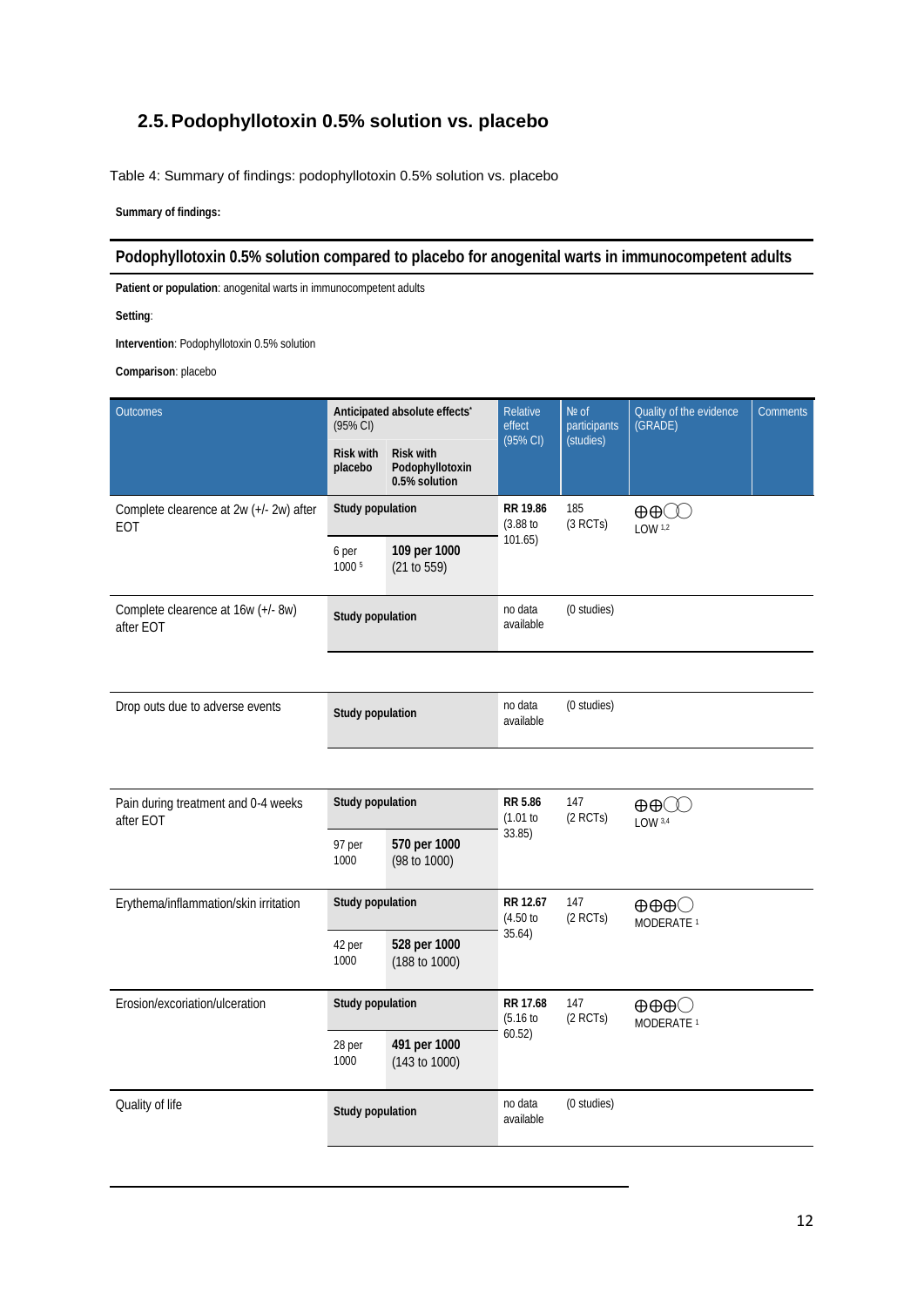### **Podophyllotoxin 0.5% solution compared to placebo for anogenital warts in immunocompetent adults**

**Patient or population**: anogenital warts in immunocompetent adults

**Setting**:

**Intervention**: Podophyllotoxin 0.5% solution

**Comparison**: placebo

| Anticipated absolute effects'<br>Outcomes<br>(95% CI)                                             |                             | Relative<br>effect                                   | Nº of<br>participants | Quality of the evidence<br>(GRADE) | <b>Comments</b>                     |  |
|---------------------------------------------------------------------------------------------------|-----------------------------|------------------------------------------------------|-----------------------|------------------------------------|-------------------------------------|--|
|                                                                                                   | <b>Risk with</b><br>placebo | <b>Risk with</b><br>Podophyllotoxin<br>0.5% solution | (95% CI)              | (studies)                          |                                     |  |
| Recurrence of lesions at 16w (+/- 8w)<br>after EOT in pts. who had CC at 2w (+/-<br>2w) after EOT | Study population            |                                                      | not<br>calculated     | 27<br>$(2$ RCTs)                   | no participants in placebo<br>group |  |
|                                                                                                   |                             |                                                      |                       |                                    |                                     |  |
| Complete clearence at 12m (+/- 2m)<br>after EOT                                                   | Study population            |                                                      | no data<br>available  | (0 studies)                        |                                     |  |
|                                                                                                   |                             |                                                      |                       |                                    |                                     |  |
| Recurrence of lesions at 12m (+/- 2w)<br>after EOT in pts. who had CC at 2w (+/-<br>2w) after EOT | Study population            |                                                      | no data<br>available  | (0 studies)                        |                                     |  |
|                                                                                                   |                             |                                                      |                       |                                    |                                     |  |

\***The risk in the intervention group** (and its 95% confidence interval) is based on the assumed risk in the comparison group and the **relative effect** of the intervention (and its 95% CI).

**CI:** Confidence interval; **RR:** Risk ratio

### **GRADE Working Group grades of evidence**

**High quality:** We are very confident that the true effect lies close to that of the estimate of the effect

**Moderate quality:** We are moderately confident in the effect estimate: The true effect is likely to be close to the estimate of the effect, but there is a possibility that it is substantially different

**Low quality:** Our confidence in the effect estimate is limited: The true effect may be substantially different from the estimate of the effect **Very low quality:** We have very little confidence in the effect estimate: The true effect is likely to be substantially different from the estimate of effect

1. sequence generation unclear in 2 of 3 studies, allocation concealment at high risk in 1 study and at unclear risk in 2 studies

2. confidence interval very large<br>3.  $1^2 = 47\%$ ; point estimates vary

 $1<sup>2</sup> = 47%$ ; point estimates vary widely

4. Confidence interval crosses MID threshold of 1.25<br>5. Due to zero observed events, the anticipated risk in

5. Due to zero observed events, the anticipated risk in the placebo group is based on a correction of 0.5 observed events in the placebo groups. The calculation of the risk in the intervention group and its 95% confidence interval is based on the 0.5 corrected assumed risk in the placebo group.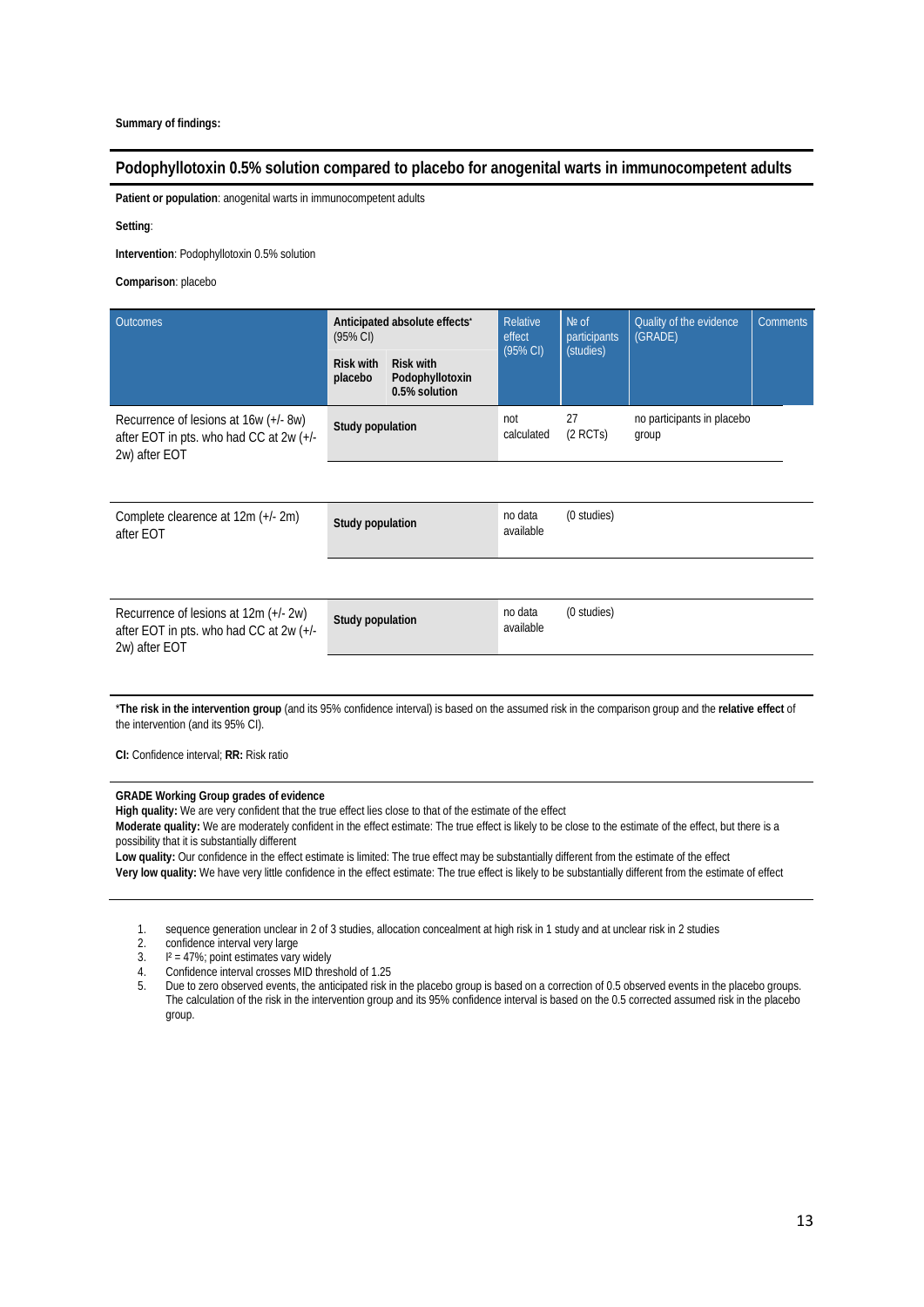## **2.6.Podophyllotoxin 0.5% gel vs. placebo**

<span id="page-13-0"></span>Table 5: Summary of findings: podophyllotoxin 0.5% gel vs. placebo

**Summary of findings:** 

### **Podophyllotoxin 0.5% gel compared to placebo for anogenital warts in immunocompetent adults**

**Patient or population**: anogenital warts in immunocompetent adults

**Setting**:

**Intervention**: Podophyllotoxin 0.5% gel

| Outcomes                                         | CI                                             | Anticipated absolute effects' (95%              |                              | Nº of<br>participants<br>(studies) | Quality of the<br>evidence<br>(GRADE)                      | <b>Comments</b> |
|--------------------------------------------------|------------------------------------------------|-------------------------------------------------|------------------------------|------------------------------------|------------------------------------------------------------|-----------------|
|                                                  | <b>Risk with</b><br>placebo                    | <b>Risk with</b><br>Podophyllotoxin<br>0.5% gel | (95% CI)                     |                                    |                                                            |                 |
| Complete clearence at 2w (+/- 2w) after EOT      | Study population                               |                                                 | <b>RR 9.89</b><br>(3.72)     | 326<br>(1 RCT)                     | $\oplus \oplus \oplus \bigcirc$<br>MODERATE 1,2            |                 |
|                                                  | 370 per 1000<br>37 per<br>1000<br>(139 to 982) |                                                 | 26.28                        |                                    |                                                            |                 |
| Complete clearence at 16w (+/- 8w) after EOT     | Study population                               |                                                 | no data<br>available         | (0 studies)                        |                                                            |                 |
|                                                  |                                                |                                                 |                              |                                    |                                                            |                 |
| Drop outs due to adverse events                  | Study population                               |                                                 | RR 7.36<br>(0.42)            | 326<br>(1 RCT)                     | ⊕<br><b>VERY LOW</b>                                       |                 |
|                                                  | 5 per<br>10005                                 | 34 per 1000<br>(2 to 597)                       | 127.74)                      |                                    | 2,3,4                                                      |                 |
| Pain during treatment and 0-4 weeks after<br>EOT | Study population                               |                                                 | <b>RR 9.27</b><br>$(4.22$ to | 316<br>(1 RCT)                     | $\oplus \oplus \oplus \bigcirc$<br>MODERATE 2,3            |                 |
|                                                  | 58 per<br>1000                                 | 540 per 1000<br>(246 to 1000)                   | 20.35)                       |                                    |                                                            |                 |
| Erythema/inflammation/skin irritation            | Study population                               |                                                 | RR 6.13<br>$(3.57)$ to       | 316<br>(1 RCT)                     | $\oplus \oplus \oplus \bigcirc$<br>MODERATE <sup>1,2</sup> |                 |
|                                                  | 117 per<br>1000                                | 714 per 1000<br>(416 to 1000)                   | 10.50)                       |                                    |                                                            |                 |
| Erosion/excoriation/ulceration                   | Study population                               |                                                 | RR 18.54<br>(6.04)           | 316<br>(1 RCT)                     | $\oplus \oplus \oplus \bigcirc$<br>MODERATE 1,2            |                 |
|                                                  | 29 per<br>1000                                 | 540 per 1000<br>(176 to 1000)                   | 56.92)                       |                                    |                                                            |                 |
| Quality of life                                  | Study population                               |                                                 | no data<br>available         | (0 studies)                        |                                                            |                 |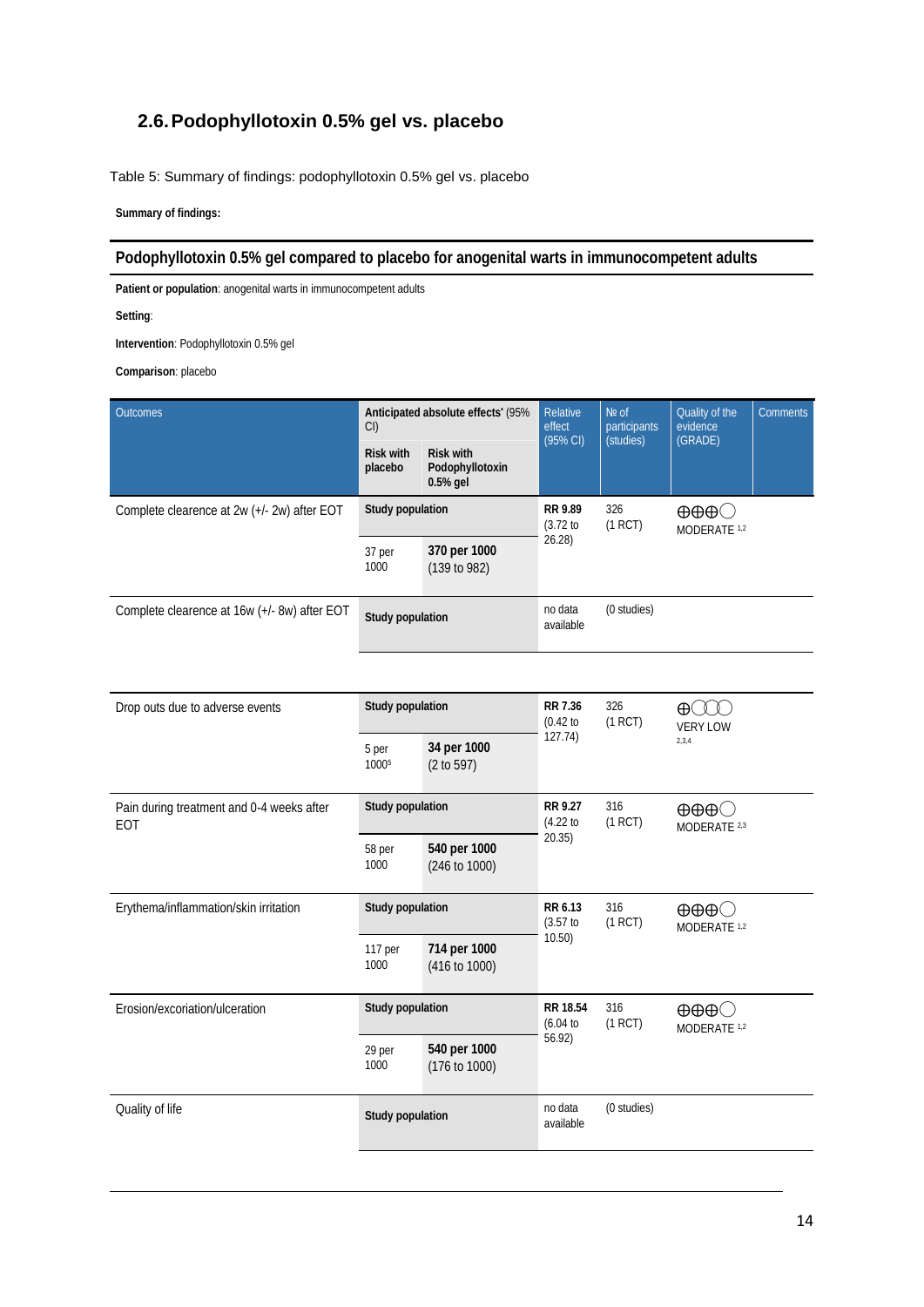### **Podophyllotoxin 0.5% gel compared to placebo for anogenital warts in immunocompetent adults**

**Patient or population**: anogenital warts in immunocompetent adults

**Setting**:

**Intervention**: Podophyllotoxin 0.5% gel

**Comparison**: placebo

| <b>Outcomes</b>                                                                                          | Anticipated absolute effects' (95%<br>CI |                                                   | <b>Relative</b><br>effect<br>(95% CI) | Nº of<br>participants<br>(studies) | Quality of the<br>evidence | <b>Comments</b> |
|----------------------------------------------------------------------------------------------------------|------------------------------------------|---------------------------------------------------|---------------------------------------|------------------------------------|----------------------------|-----------------|
|                                                                                                          | <b>Risk with</b><br>placebo              | <b>Risk with</b><br>Podophyllotoxin<br>$0.5%$ gel |                                       |                                    | (GRADE)                    |                 |
| Recurrence of lesions at 16w (+/- 8w) after<br>EOT in pts. who had CC at $2w (+/- 2w)$ after<br>EOT      | Study population                         |                                                   | no data<br>available                  | (0 studies)                        |                            |                 |
|                                                                                                          |                                          |                                                   |                                       |                                    |                            |                 |
| Complete clearence at 12m (+/- 2m) after EOT                                                             | <b>Study population</b>                  |                                                   | no data<br>available                  | (0 studies)                        |                            |                 |
|                                                                                                          |                                          |                                                   |                                       |                                    |                            |                 |
| Recurrence of lesions at 12m (+/- 2w) after<br>EOT in pts. who had CC at 2w (+/- 2w) after<br><b>EOT</b> | Study population                         |                                                   | no data<br>available                  | (0 studies)                        |                            |                 |
|                                                                                                          |                                          |                                                   |                                       |                                    |                            |                 |

\***The risk in the intervention group** (and its 95% confidence interval) is based on the assumed risk in the comparison group and the **relative effect** of the intervention (and its 95% CI).

**CI:** Confidence interval; **RR:** Risk ratio

#### **GRADE Working Group grades of evidence**

**High quality:** We are very confident that the true effect lies close to that of the estimate of the effect

**Moderate quality:** We are moderately confident in the effect estimate: The true effect is likely to be close to the estimate of the effect, but there is a possibility that it is substantially different

**Low quality:** Our confidence in the effect estimate is limited: The true effect may be substantially different from the estimate of the effect **Very low quality:** We have very little confidence in the effect estimate: The true effect is likely to be substantially different from the estimate of effect

- 1. unclear risk of selection bias, performance bias and detection bias
- 2. (evaluation based on one study)<br>3. unclear risk of bias concerning bl
- unclear risk of bias concerning blinding of the participants
- 4. Confidence interval crosses the MID threshold of 0.75 and 1.25; very large confidence interval
- Due to zero observed events, the anticipated risk in the placebo group is based on a correction of 0.5 observed events in the placebo group. The calculation of the risk in the intervention group and its 95% confidence interval is based on the 0.5 corrected assumed risk in the placebo group.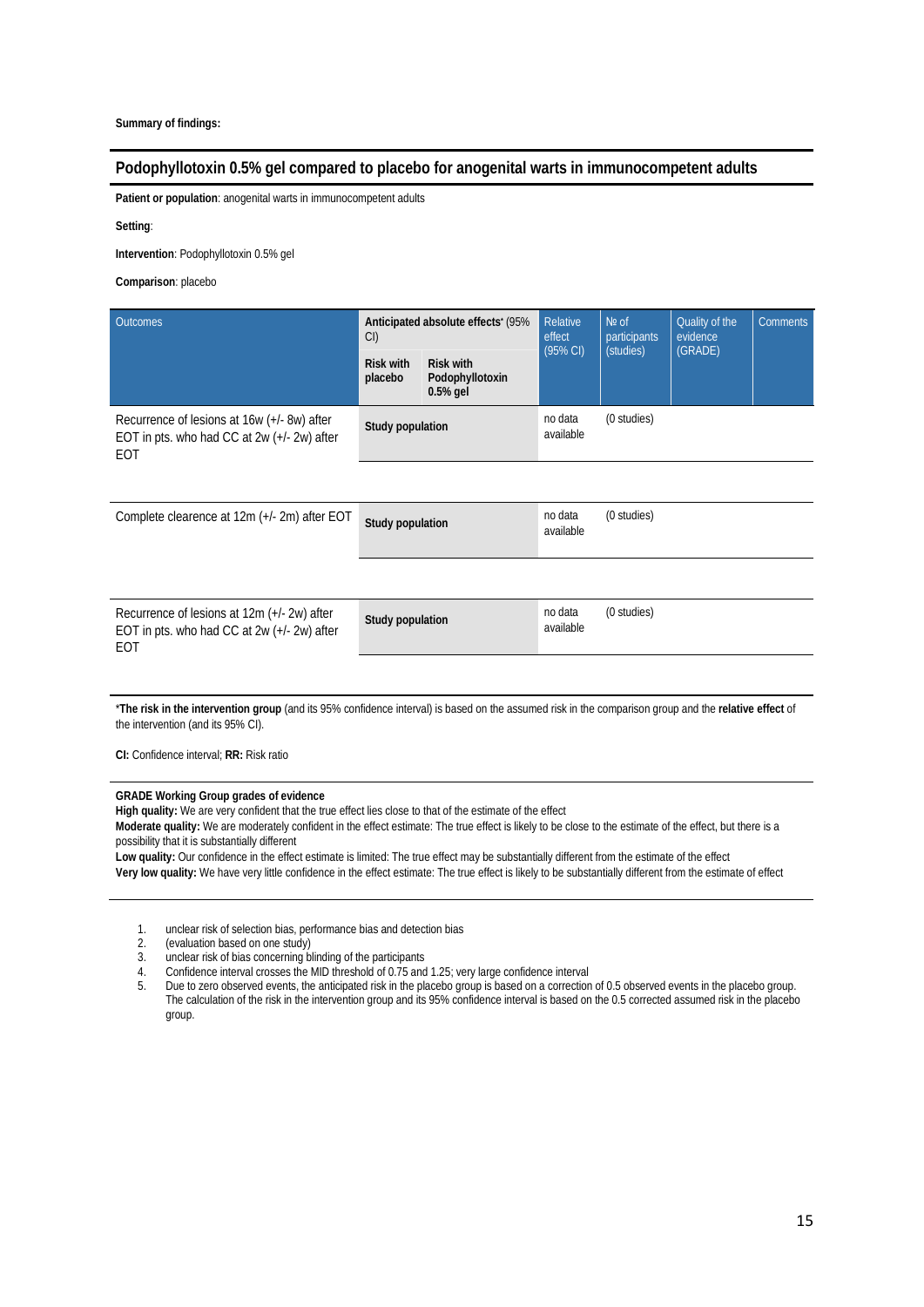## <span id="page-15-0"></span>**2.7.Polyphenon E (sinecatechins) 10% ointment vs. placebo**

<span id="page-15-1"></span>Table 6: Summary of findings: polyphenon E 10% ointment vs. placebo

**Summary of findings:** 

### **Polyphenon E 10% ointment compared to placebo for anogenital warts in immunocompetent adults**

**Patient or population**: anogenital warts in immunocompetent adults

**Setting**:

**Intervention**: Polyphenon E 10% ointment

| Outcomes                                              | Anticipated absolute effects*<br>$(95\% \,\text{Cl})$ |                                                          | Relative<br>effect<br>(95% CI) | Nº of<br>participants<br>(studies) | Quality of the<br>evidence<br>(GRADE)                      | Comments |  |
|-------------------------------------------------------|-------------------------------------------------------|----------------------------------------------------------|--------------------------------|------------------------------------|------------------------------------------------------------|----------|--|
|                                                       | <b>Risk with</b><br>placebo                           | <b>Risk with</b><br><b>Sinecatechins</b><br>10% ointment |                                |                                    |                                                            |          |  |
| Complete clearence at 2w (+/- 2w) after<br><b>EOT</b> | Study population                                      |                                                          | <b>RR 1.48</b><br>(1.20 to     | 608<br>$(2$ RCTs)                  | $\oplus \oplus \oplus \bigcirc$<br>MODERATE <sup>1</sup>   |          |  |
|                                                       | 353 per<br>1000                                       | 522 per 1000<br>(423 to 642)                             | 1.82)                          |                                    |                                                            |          |  |
| Complete clearence at 16w (+/- 8w) after<br>EOT       | Study population                                      |                                                          | no data<br>available           | (0 studies)                        |                                                            |          |  |
|                                                       |                                                       |                                                          |                                |                                    |                                                            |          |  |
| Drop outs due to adverse events                       | Study population                                      |                                                          | RR 0.52<br>(0.03)              | 608<br>$(2$ RCTs)                  | $\oplus \oplus \oplus \bigcirc$<br>MODERATE <sup>2,3</sup> |          |  |
|                                                       | 5 per<br>1000                                         | 3 per 1000<br>(0 to 40)                                  | 8.19)                          |                                    |                                                            |          |  |
| Pain during treatment and 0-4 weeks<br>after EOT      | Study population                                      |                                                          | no data<br>available           | (0 studies)                        |                                                            |          |  |
|                                                       |                                                       |                                                          |                                |                                    |                                                            |          |  |
| Erythema/inflammation/skin irritation                 | Study population                                      |                                                          | no data<br>available           | (0 studies)                        |                                                            |          |  |
|                                                       |                                                       |                                                          |                                |                                    |                                                            |          |  |
| Erosion/excoriation/ulceration                        | Study population                                      |                                                          | no data<br>available           | (0 studies)                        |                                                            |          |  |
|                                                       |                                                       |                                                          |                                |                                    |                                                            |          |  |
| Quality of life                                       | Study population                                      |                                                          | no data<br>available           | (0 studies)                        |                                                            |          |  |
|                                                       |                                                       |                                                          |                                |                                    |                                                            |          |  |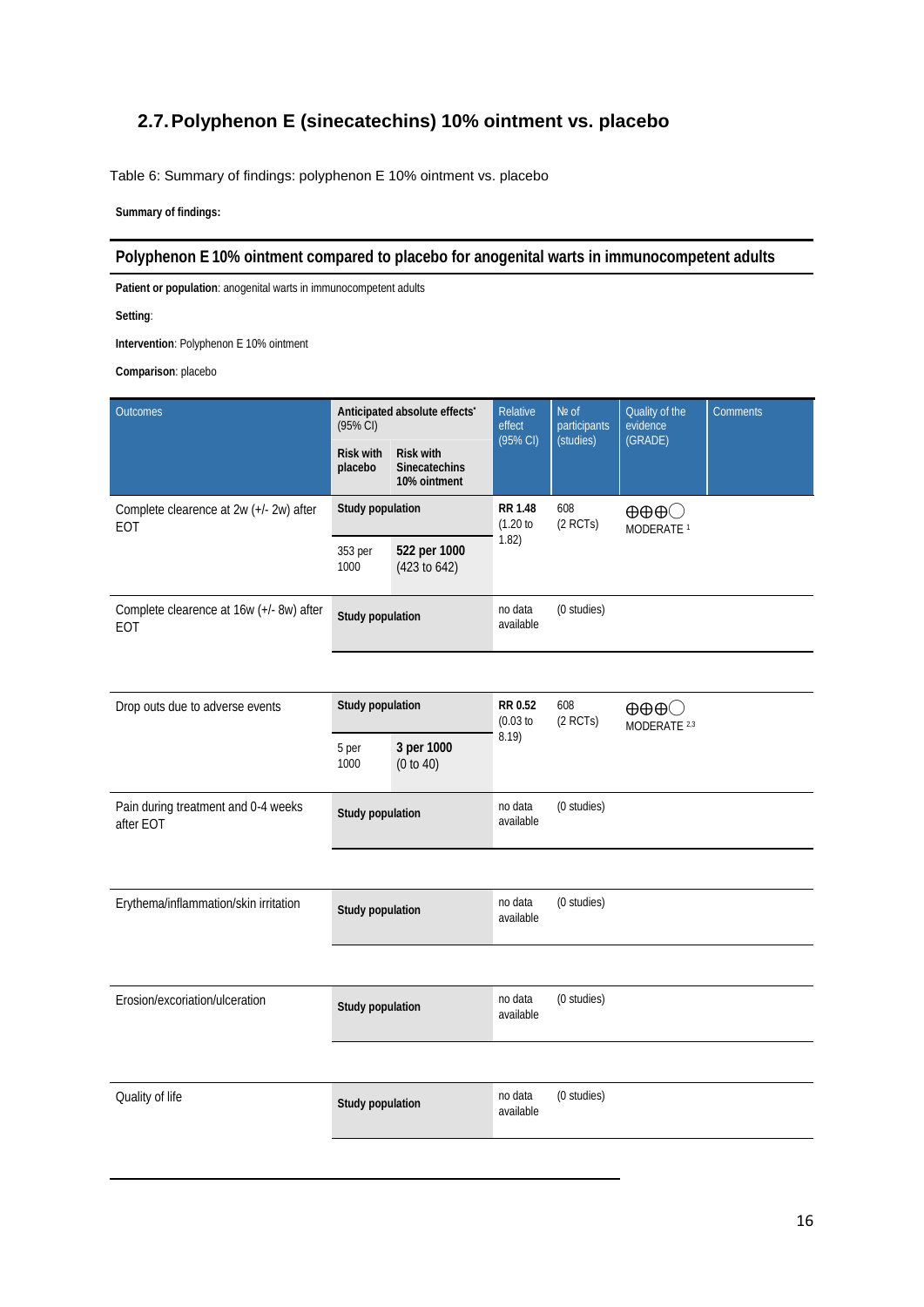### **Polyphenon E 10% ointment compared to placebo for anogenital warts in immunocompetent adults**

**Patient or population**: anogenital warts in immunocompetent adults

**Setting**:

**Intervention**: Polyphenon E 10% ointment

**Comparison**: placebo

| <b>Outcomes</b>                                                                                   | Anticipated absolute effects'<br>$(95% \text{ Cl})$<br><b>Risk with</b><br><b>Risk with</b><br>placebo<br><b>Sinecatechins</b><br>10% ointment |  | Relative<br>effect<br>$(95% \text{ Cl})$ | $Ne$ of<br>participants<br>(studies) | Quality of the<br>evidence<br>(GRADE)  | <b>Comments</b> |
|---------------------------------------------------------------------------------------------------|------------------------------------------------------------------------------------------------------------------------------------------------|--|------------------------------------------|--------------------------------------|----------------------------------------|-----------------|
| Recurrence of lesions at 16w (+/- 8w)<br>after EOT in pts. who had CC at 2w (+/-<br>2w) after EOT | Study population<br>41 per 1000<br>26 per<br>1000<br>(5 to 350)                                                                                |  | RR 1.54<br>(0.18)<br>13.30               | 137<br>(1 RCT)                       | $\oplus \oplus \oplus$<br>MODERATE 2,3 |                 |
| Complete clearence at 12m (+/- 2m) after<br>EOT                                                   | Study population                                                                                                                               |  | no data<br>available                     | (0 studies)                          |                                        |                 |

Recurrence of lesions at 12m (+/- 2w) after EOT in pts. who had CC at 2w (+/- 2w) after EOT

**Study population** no data available (0 studies)

\***The risk in the intervention group** (and its 95% confidence interval) is based on the assumed risk in the comparison group and the **relative effect** of

the intervention (and its 95% CI).

**CI:** Confidence interval; **RR:** Risk ratio

#### **GRADE Working Group grades of evidence**

**High quality:** We are very confident that the true effect lies close to that of the estimate of the effect

**Moderate quality:** We are moderately confident in the effect estimate: The true effect is likely to be close to the estimate of the effect, but there is a possibility that it is substantially different

**Low quality:** Our confidence in the effect estimate is limited: The true effect may be substantially different from the estimate of the effect **Very low quality:** We have very little confidence in the effect estimate: The true effect is likely to be substantially different from the estimate of effect

1. Confidence interval crosses MID threshold of 1.25<br>2 (evaluation based on one study)

2. (evaluation based on one study)<br>3. Confidence interval crosses MID

3. Confidence interval crosses MID threshold of 0.75 and 1.25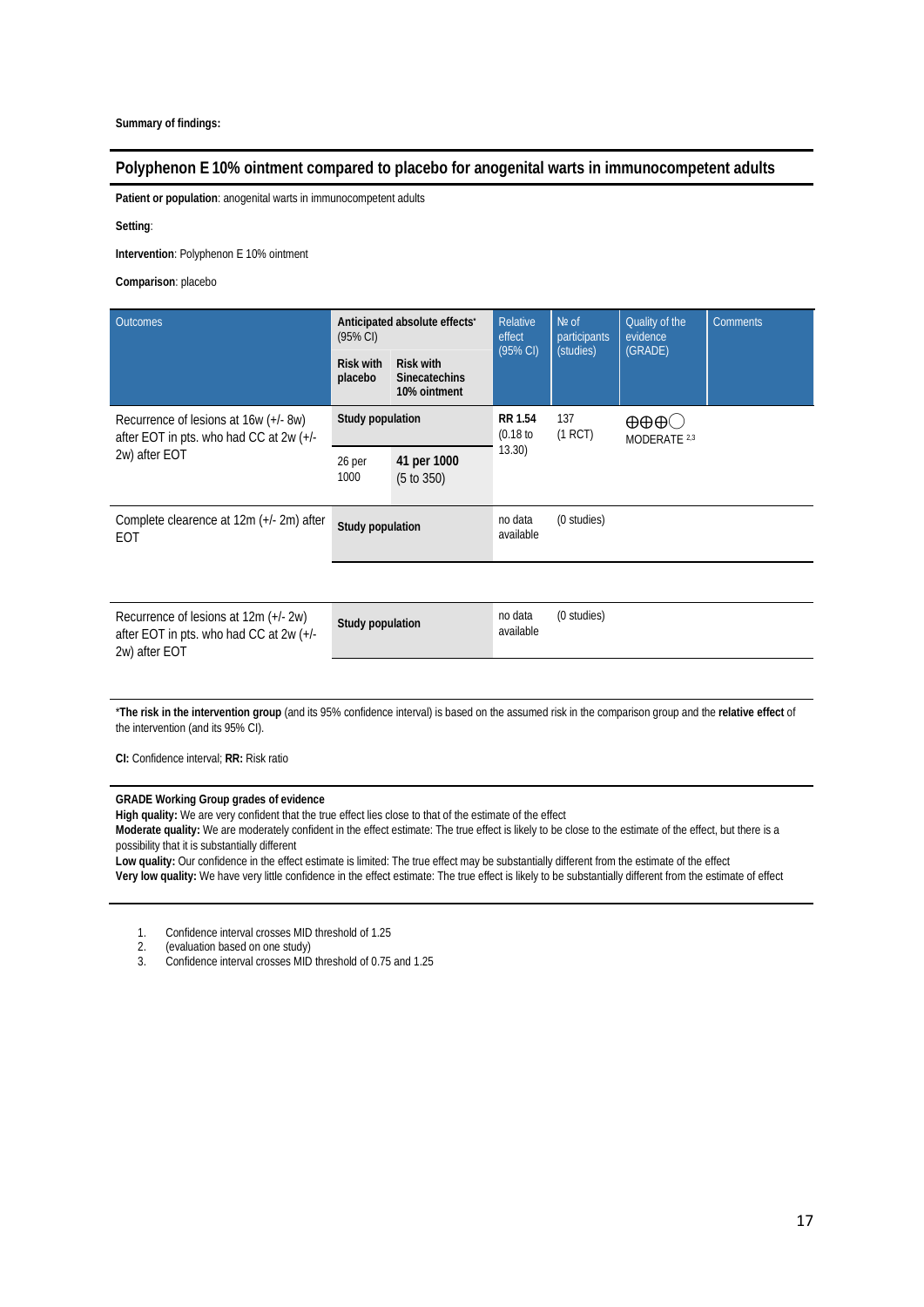## <span id="page-17-0"></span>**2.8.Polyphenon E (sinecatechins) 15% ointment vs. placebo**

<span id="page-17-1"></span>Table 7: Summary of findings: polyphenon E 15% ointment vs. placebo

**Summary of findings:** 

### **Polyphenon E 15% ointment compared to placebo for anogenital warts in immunocompetent adults**

**Patient or population**: anogenital warts in immunocompetent adults

**Setting**:

**Intervention**: Polyphenon E 15% ointment

| <b>Outcomes</b>                                  | (95% CI)                    | Anticipated absolute effects*                            |                          | Nº of<br>participants<br>(studies) | Quality of the<br>evidence<br>(GRADE)                    | Comments |
|--------------------------------------------------|-----------------------------|----------------------------------------------------------|--------------------------|------------------------------------|----------------------------------------------------------|----------|
|                                                  | <b>Risk with</b><br>placebo | <b>Risk with</b><br><b>Sinecatechins</b><br>15% ointment | (95% C)                  |                                    |                                                          |          |
| Complete clearence at 2w (+/- 2w) after<br>EOT   | Study population            |                                                          | <b>RR 1.50</b><br>(1.26) | 767<br>(3 RCTs)                    | $\oplus \oplus \oplus$<br><b>HIGH</b>                    |          |
|                                                  | 359 per<br>1000             | 538 per 1000<br>(452 to 646)                             | 1.80)                    |                                    |                                                          |          |
| Complete clearence at 16w (+/- 8w) after<br>EOT  | Study population            |                                                          | no data<br>available     | (0 studies)                        |                                                          |          |
|                                                  |                             |                                                          |                          |                                    |                                                          |          |
| Drop outs due to adverse events                  | Study population            |                                                          | RR 3.33<br>(0.74)        | 767<br>(3 RCTs)                    | $\oplus \oplus \oplus \bigcirc$<br>MODERATE <sup>1</sup> |          |
|                                                  | 3 per<br>1000               | 11 per 1000<br>(3 to 52)                                 | 15.05)                   |                                    |                                                          |          |
| Pain during treatment and 0-4 weeks<br>after EOT | Study population            |                                                          | no data<br>available     | (0 studies)                        |                                                          |          |
|                                                  |                             |                                                          |                          |                                    |                                                          |          |
| Erythema/inflammation/skin irritation            | Study population            |                                                          | no data<br>available     | (0 studies)                        |                                                          |          |
|                                                  |                             |                                                          |                          |                                    |                                                          |          |
| Erosion/excoriation/ulceration                   | Study population            |                                                          | no data<br>available     | (0 studies)                        |                                                          |          |
|                                                  |                             |                                                          |                          |                                    |                                                          |          |
| Quality of life                                  | Study population            |                                                          | no data<br>available     | (0 studies)                        |                                                          |          |
|                                                  |                             |                                                          |                          |                                    |                                                          |          |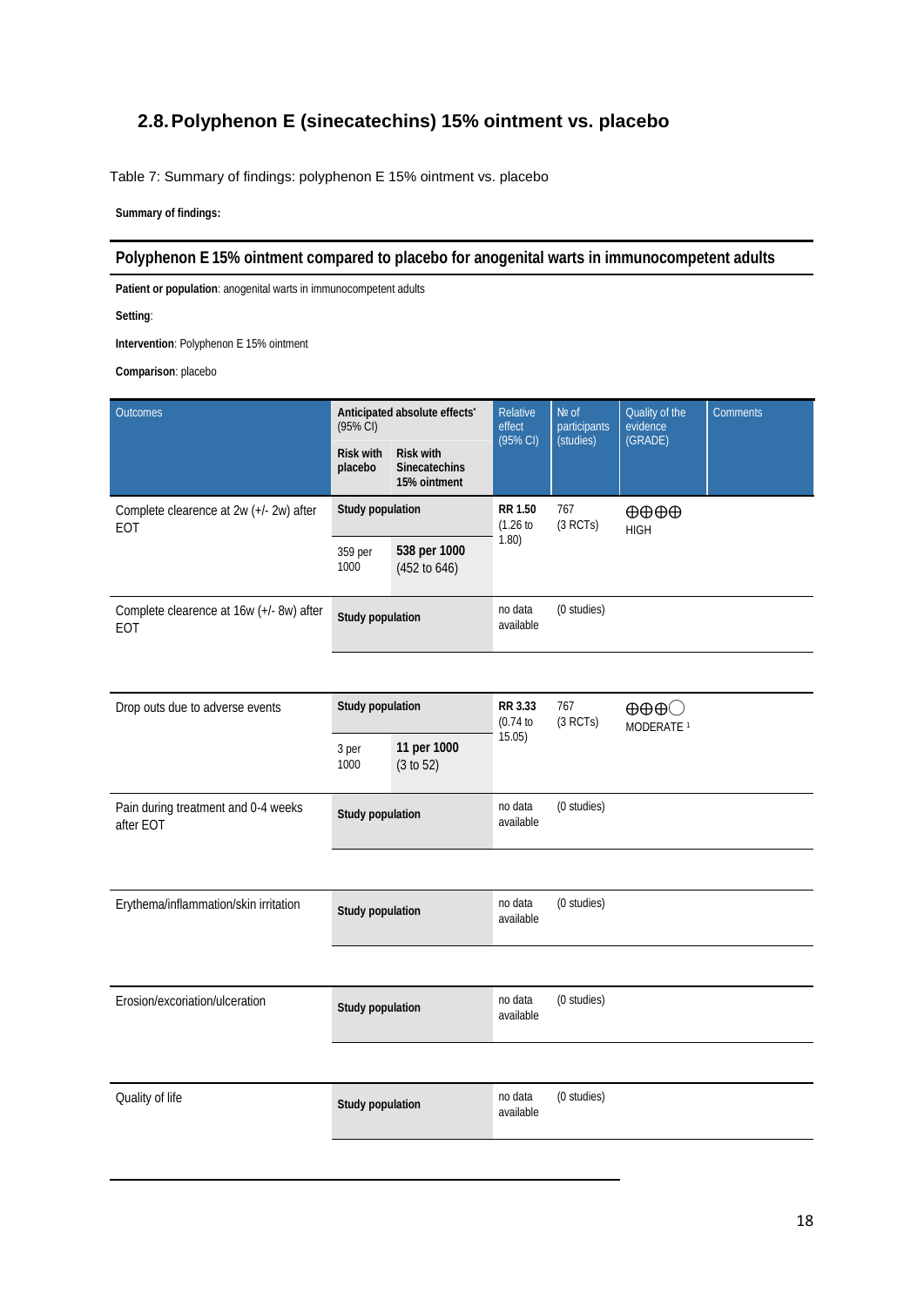### **Polyphenon E 15% ointment compared to placebo for anogenital warts in immunocompetent adults**

**Patient or population**: anogenital warts in immunocompetent adults

**Setting**:

**Intervention**: Polyphenon E 15% ointment

**Comparison**: placebo

| <b>Outcomes</b>                                                                                   | Anticipated absolute effects'<br>$(95% \text{ Cl})$ |                                                          | <b>Relative</b><br>effect<br>(95% CI) | $Ne$ of<br>participants<br>(studies) | Quality of the<br>evidence<br>(GRADE) | <b>Comments</b> |
|---------------------------------------------------------------------------------------------------|-----------------------------------------------------|----------------------------------------------------------|---------------------------------------|--------------------------------------|---------------------------------------|-----------------|
|                                                                                                   | <b>Risk with</b><br>placebo                         | <b>Risk with</b><br><b>Sinecatechins</b><br>15% ointment |                                       |                                      |                                       |                 |
| Recurrence of lesions at 16w (+/- 8w)<br>after EOT in pts. who had CC at 2w (+/-<br>2w) after EOT | Study population                                    |                                                          | RR 1.38<br>(0.44)                     | 217<br>$(2$ RCTs)                    | MODERATE <sup>1</sup>                 |                 |
|                                                                                                   | 58 per<br>1000                                      | 80 per 1000<br>$(26 \text{ to } 249)$                    | 4.30)                                 |                                      |                                       |                 |
| Complete clearence at 12m (+/-2m) after<br>EOT                                                    | Study population                                    |                                                          | no data<br>available                  | (0 studies)                          |                                       |                 |

Recurrence of lesions at 12m (+/- 2w) after EOT in pts. who had CC at 2w (+/- 2w) after EOT **Study population** no data

available (0 studies)

\***The risk in the intervention group** (and its 95% confidence interval) is based on the assumed risk in the comparison group and the **relative effect** of the intervention (and its 95% CI).

**CI:** Confidence interval; **RR:** Risk ratio

### **GRADE Working Group grades of evidence**

**High quality:** We are very confident that the true effect lies close to that of the estimate of the effect

**Moderate quality:** We are moderately confident in the effect estimate: The true effect is likely to be close to the estimate of the effect, but there is a possibility that it is substantially different

**Low quality:** Our confidence in the effect estimate is limited: The true effect may be substantially different from the estimate of the effect **Very low quality:** We have very little confidence in the effect estimate: The true effect is likely to be substantially different from the estimate of effect

1. Confidence interval crosses the MID threshold of 0.75 and 1.25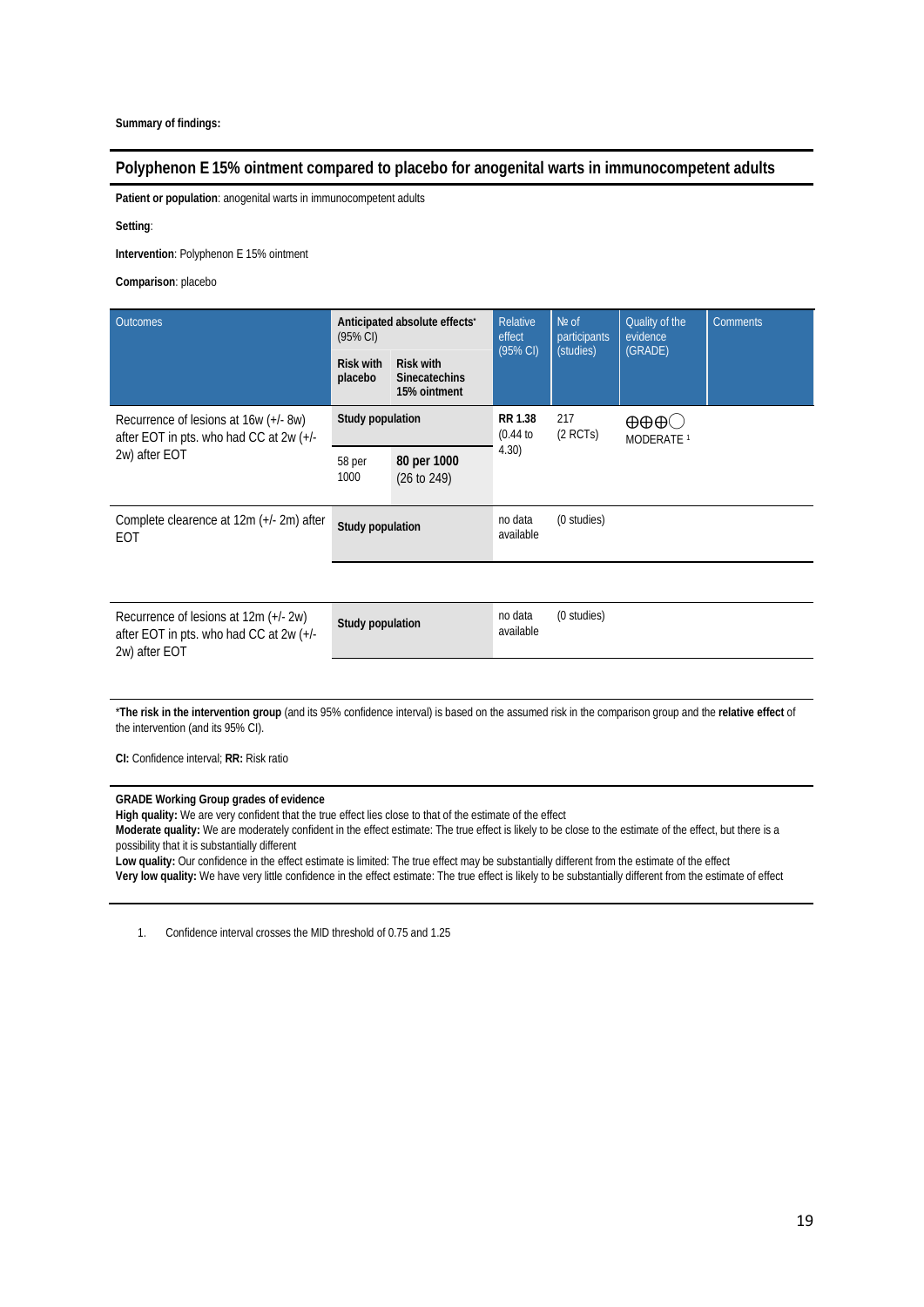## <span id="page-19-0"></span>**2.9.Podophyllotoxin 0.5% solution vs. podophyllotoxin 0.15% cream**

<span id="page-19-1"></span>Table 8: Summary of findings: podophyllotoxin 0.5% solution vs. podophyllotoxin 0.15% cream

**Summary of findings:** 

### **Podophyllotoxin 0.5% solution compared to podophyllotoxin 0.15% cream for anogenital warts in immunocompetent adults**

**Patient or population**: anogenital warts in immunocompetent adults

**Setting**:

**Intervention**: Podophyllotoxin 0.5% solution

**Comparison**: podophyllotoxin 0.15% cream

|                                                                     | Relative                                             | No of                                  | Quality of the                    | <b>Comments</b>  |                            |
|---------------------------------------------------------------------|------------------------------------------------------|----------------------------------------|-----------------------------------|------------------|----------------------------|
| <b>Risk with</b><br>podophyllotoxin<br>0.15% cream                  | <b>Risk with</b><br>Podophyllotoxin<br>0.5% solution | (95% CI)                               | (studies)                         | (GRADE)          |                            |
| Study population                                                    |                                                      | <b>RR 1.26</b><br>(1.07)               | 417<br>(3 RCTs)                   | LOW 1.2          |                            |
| 500 per 1000                                                        | 630 per 1000<br>(535 to 740)                         |                                        |                                   |                  |                            |
| Study population<br>Complete clearence at 16w (+/- 8w)<br>after EOT |                                                      | <b>RR 1.22</b><br>(0.82)               | 59<br>(1 RCT)                     | LOW 2,3,4        |                            |
| 567 per 1000                                                        | 691 per 1000<br>(465 to 1000)                        |                                        |                                   |                  |                            |
| Study population                                                    |                                                      | no data<br>available                   | (0 studies)                       |                  |                            |
|                                                                     |                                                      |                                        |                                   |                  |                            |
| Study population                                                    |                                                      | no data<br>available                   | (0 studies)                       |                  |                            |
|                                                                     |                                                      |                                        |                                   |                  |                            |
| Study population                                                    |                                                      | <b>RR 1.00</b><br>(0.70)               | 120<br>(1 RCT)                    | LOW 3,4,5        |                            |
| 500 per 1000                                                        | 500 per 1000<br>(350 to 715)                         |                                        |                                   |                  |                            |
| <b>Study population</b><br>not pooled<br>not pooled                 |                                                      | not<br>pooled                          | 358<br>$(2$ RCTs)                 | $\bigoplus$ (11) |                            |
|                                                                     |                                                      |                                        |                                   |                  |                            |
| Study population                                                    |                                                      | no data<br>available                   | (0 studies)                       |                  |                            |
|                                                                     |                                                      | Anticipated absolute effects' (95% CI) | effect<br>1.48)<br>1.81)<br>1.43) | participants     | evidence<br>VERY LOW 6,7,8 |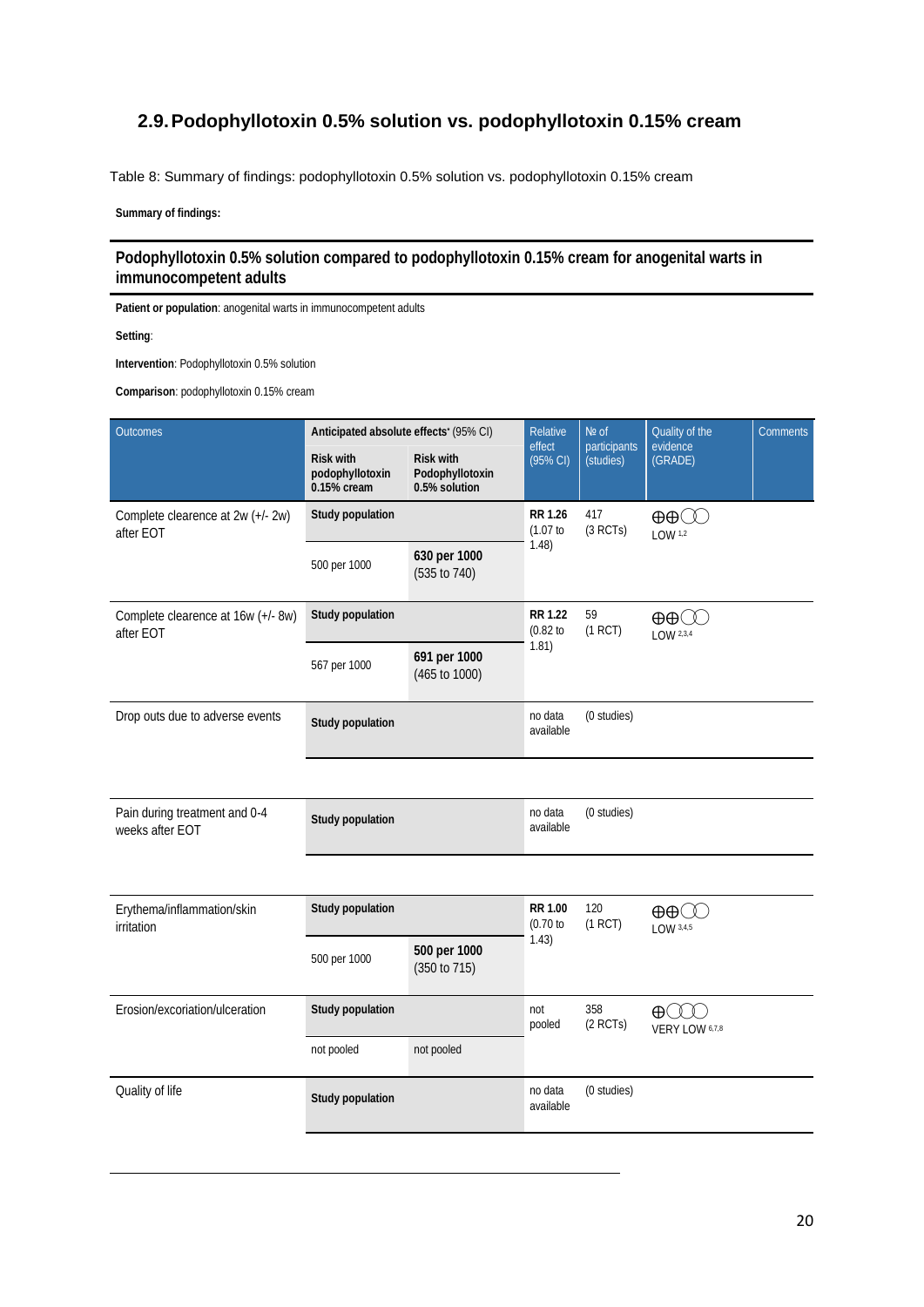### **Podophyllotoxin 0.5% solution compared to podophyllotoxin 0.15% cream for anogenital warts in immunocompetent adults**

**Patient or population**: anogenital warts in immunocompetent adults

#### **Setting**:

**Intervention**: Podophyllotoxin 0.5% solution

**Comparison**: podophyllotoxin 0.15% cream

| <b>Outcomes</b>                                                                                        | Anticipated absolute effects' (95% CI)                                                                       | Relative                     | Nº of                | Quality of the            | <b>Comments</b>            |  |
|--------------------------------------------------------------------------------------------------------|--------------------------------------------------------------------------------------------------------------|------------------------------|----------------------|---------------------------|----------------------------|--|
|                                                                                                        | <b>Risk with</b><br><b>Risk with</b><br>podophyllotoxin<br>Podophyllotoxin<br>0.5% solution<br>$0.15%$ cream |                              | effect<br>(95% CI)   | participants<br>(studies) | evidence<br>(GRADE)        |  |
| Recurrence of lesions at $16w (+/-$<br>8w) after EOT in pts. who had CC                                | Study population                                                                                             |                              |                      | 175<br>(3 RCTs)           | $\oplus \oplus$<br>LOW 5.9 |  |
| at $2w$ (+/- $2w$ ) after EOT                                                                          | 240 per 1000                                                                                                 | 218 per 1000<br>(137 to 348) | 1.45)                |                           |                            |  |
| Complete clearence at 12m (+/- 2m)<br>after EOT                                                        | Study population                                                                                             |                              | no data<br>available | (0 studies)               |                            |  |
|                                                                                                        |                                                                                                              |                              |                      |                           |                            |  |
| Recurrence of lesions at 12m (+/-<br>2w) after EOT in pts. who had CC<br>at $2w$ (+/- $2w$ ) after EOT | Study population                                                                                             |                              | no data<br>available | (0 studies)               |                            |  |

\***The risk in the intervention group** (and its 95% confidence interval) is based on the assumed risk in the comparison group and the **relative effect** of the intervention (and its 95% CI).

**CI:** Confidence interval; **RR:** Risk ratio

#### **GRADE Working Group grades of evidence**

**High quality:** We are very confident that the true effect lies close to that of the estimate of the effect

**Moderate quality:** We are moderately confident in the effect estimate: The true effect is likely to be close to the estimate of the effect, but there is a possibility that it is substantially different

**Low quality:** Our confidence in the effect estimate is limited: The true effect may be substantially different from the estimate of the effect **Very low quality:** We have very little confidence in the effect estimate: The true effect is likely to be substantially different from the estimate of effect

1. Unclear sequence generation in 2 of 3 studies, unclear allocation concealment in all studies, high risk of detection bias in all studies.

- 2. Confidence interval crosses the MID threshold of 1.25<br>3. Unclear sequence generation, unclear allocation conc
- Unclear sequence generation, unclear allocation concealment, high risk of detection bias
- 4. (evaluation based on one study)
- 5. Confidence interval crosses the MID threshold of 0.75 and 1.25
- 6. high risk of detection bias in both studies<br>7.  $I^2 = 75\%$ , point estimates favour different i
- $1^2$  =75%, point estimates favour different interventions; not pooled
- 8. Both confidence intervals cross the line of no effect and MID threshold
- 9. high risk of detection bias in all studies; incomplete outcome data with respect to recurrence in Lacey et al.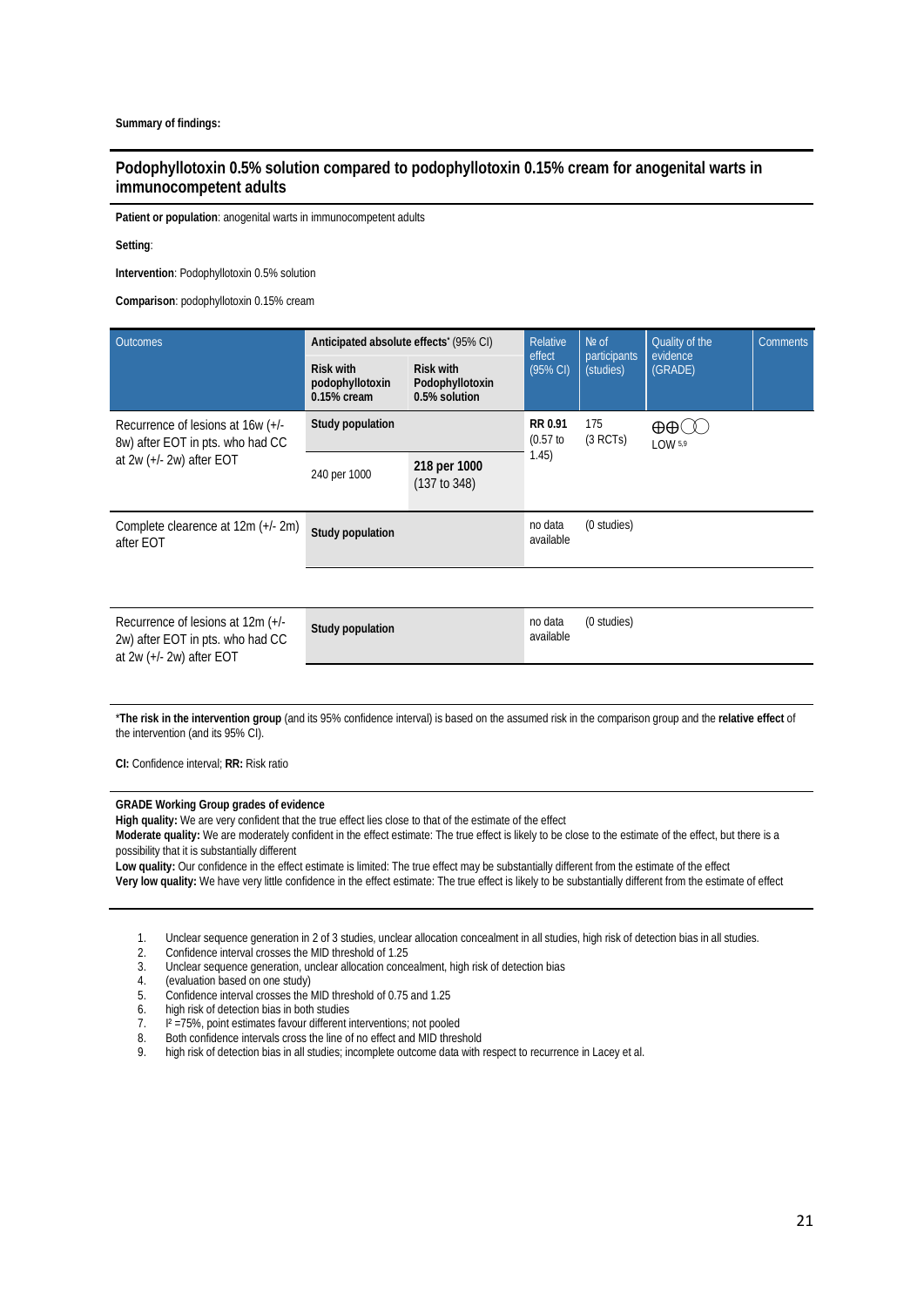## <span id="page-21-0"></span>**2.10. Imiquimod 5% cream vs. podophyllotoxin 0.5% solution**

<span id="page-21-1"></span>Table 9: Summary of findings: imiquimod 5% cream vs. podophyllotoxin 0.5% solution

**Summary of findings:** 

**Imiquimod 5% cream compared to podophyllotoxin 0.5% solution for anogenital warts in immunocompetent adults**

**Patient or population**: anogenital warts in immunocompetent adults

**Setting**:

**Intervention**: Imiquimod 5% cream

**Comparison**: podophyllotoxin 0.5% solution

| Outcomes                                         | Anticipated absolute effects' (95%<br>CI             |                                           | Relative<br>effect<br>(95% CI) | Nº of<br>participants<br>(studies) | Quality of the<br>evidence<br>(GRADE) | <b>Comments</b> |
|--------------------------------------------------|------------------------------------------------------|-------------------------------------------|--------------------------------|------------------------------------|---------------------------------------|-----------------|
|                                                  | <b>Risk with</b><br>podophyllotoxin<br>0.5% solution | <b>Risk with</b><br>Imiquimod<br>5% cream |                                |                                    |                                       |                 |
| Complete clearence at 2w (+/- 2w)<br>after EOT   | Study population                                     |                                           | RR 0.87<br>(0.58)              | 51<br>(1 RCT)                      | $\oplus\oplus$ $\oplus$<br>LOW 1,2,3  |                 |
|                                                  | 692 per 1000                                         | 602 per<br>1000<br>(402 to 907)           | 1.31)                          |                                    |                                       |                 |
| Complete clearence at 16w (+/- 8w)<br>after EOT  | Study population                                     |                                           | no data<br>available           | (0 studies)                        |                                       |                 |
|                                                  |                                                      |                                           |                                |                                    |                                       |                 |
| Drop outs due to adverse events                  | Study population                                     |                                           | no data<br>available           | (0 studies)                        |                                       |                 |
|                                                  |                                                      |                                           |                                |                                    |                                       |                 |
| Pain during treatment and 0-4 weeks<br>after EOT | Study population                                     |                                           | no data<br>available           | (0 studies)                        |                                       |                 |
|                                                  |                                                      |                                           |                                |                                    |                                       |                 |
| Erythema/inflammation/skin irritation            | Study population                                     |                                           | RR 1.17<br>(0.80)              | 45<br>(1 RCT)                      | $\oplus\oplus$ $\oplus$<br>LOW 1,2,4  |                 |
|                                                  | 640 per 1000                                         | 749 per<br>1000<br>(512 to<br>1000)       | 1.73)                          |                                    |                                       |                 |
| Erosion/excoriation/ulceration                   | Study population                                     |                                           | <b>RR 1.48</b><br>(0.86)       | 45<br>(1 RCT)                      | LOW 1,2,4                             |                 |
| 1000<br>440 per 1000<br>1000)                    |                                                      | 651 per<br>(378 to                        | 2.55)                          |                                    |                                       |                 |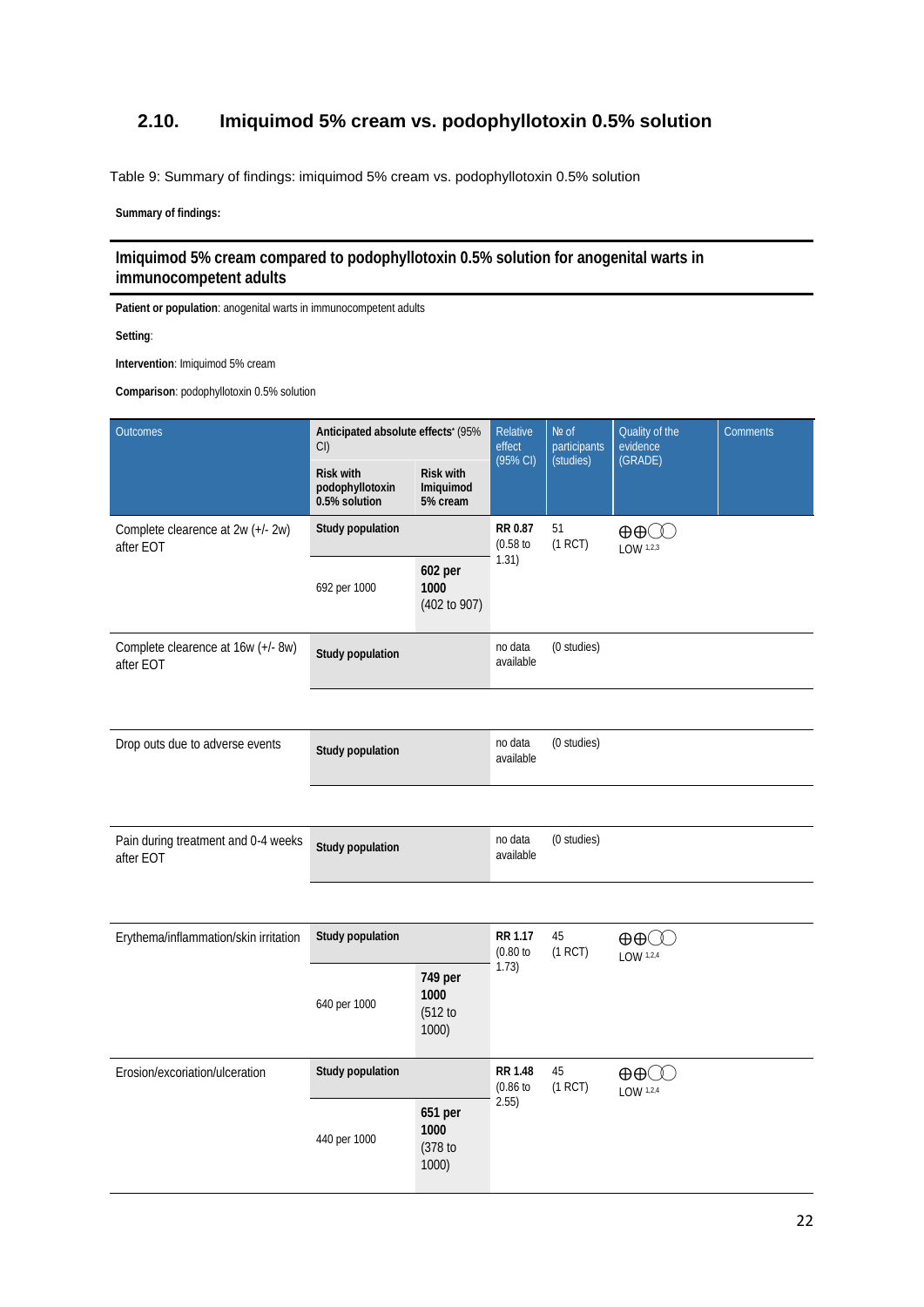### **Imiquimod 5% cream compared to podophyllotoxin 0.5% solution for anogenital warts in immunocompetent adults**

**Patient or population**: anogenital warts in immunocompetent adults

#### **Setting**:

**Intervention**: Imiquimod 5% cream

**Comparison**: podophyllotoxin 0.5% solution

| <b>Outcomes</b>                                                                                   | Anticipated absolute effects' (95%<br>CI             |                                           | Relative<br>effect   | Nº of<br>participants | Quality of the<br>evidence<br>(GRADE) | <b>Comments</b> |
|---------------------------------------------------------------------------------------------------|------------------------------------------------------|-------------------------------------------|----------------------|-----------------------|---------------------------------------|-----------------|
|                                                                                                   | <b>Risk with</b><br>podophyllotoxin<br>0.5% solution | <b>Risk with</b><br>Imiquimod<br>5% cream | (95% CI)             | (studies)             |                                       |                 |
| Quality of life                                                                                   | Study population                                     |                                           | no data<br>available | (0 studies)           |                                       |                 |
|                                                                                                   |                                                      |                                           |                      |                       |                                       |                 |
| Recurrence of lesions at 16w (+/-<br>8w) after EOT in pts. who had CC at<br>2w (+/- 2w) after EOT | Study population                                     |                                           | no data<br>available | (0 studies)           |                                       |                 |
|                                                                                                   |                                                      |                                           |                      |                       |                                       |                 |
| Complete clearence at 12m (+/- 2m)<br>after EOT                                                   | <b>Study population</b>                              |                                           | no data<br>available | (0 studies)           |                                       |                 |
|                                                                                                   |                                                      |                                           |                      |                       |                                       |                 |
| Recurrence of lesions at 12m (+/-<br>2w) after EOT in pts. who had CC at<br>2w (+/- 2w) after EOT | Study population                                     |                                           | no data<br>available | (0 studies)           |                                       |                 |
|                                                                                                   |                                                      |                                           |                      |                       |                                       |                 |

\***The risk in the intervention group** (and its 95% confidence interval) is based on the assumed risk in the comparison group and the **relative effect** of the intervention (and its 95% CI).

**CI:** Confidence interval; **RR:** Risk ratio

#### **GRADE Working Group grades of evidence**

**High quality:** We are very confident that the true effect lies close to that of the estimate of the effect

**Moderate quality:** We are moderately confident in the effect estimate: The true effect is likely to be close to the estimate of the effect, but there is a possibility that it is substantially different

**Low quality:** Our confidence in the effect estimate is limited: The true effect may be substantially different from the estimate of the effect **Very low quality:** We have very little confidence in the effect estimate: The true effect is likely to be substantially different from the estimate of effect

- 1. high risk of selection bias, performance bias and detection bias
- 2. (evaluation based on one study)
- 3. Confidence interval crosses the MID threshold of 0.75 and 1.25
- 4. Confidence interval crosses the MID threshold of 1.25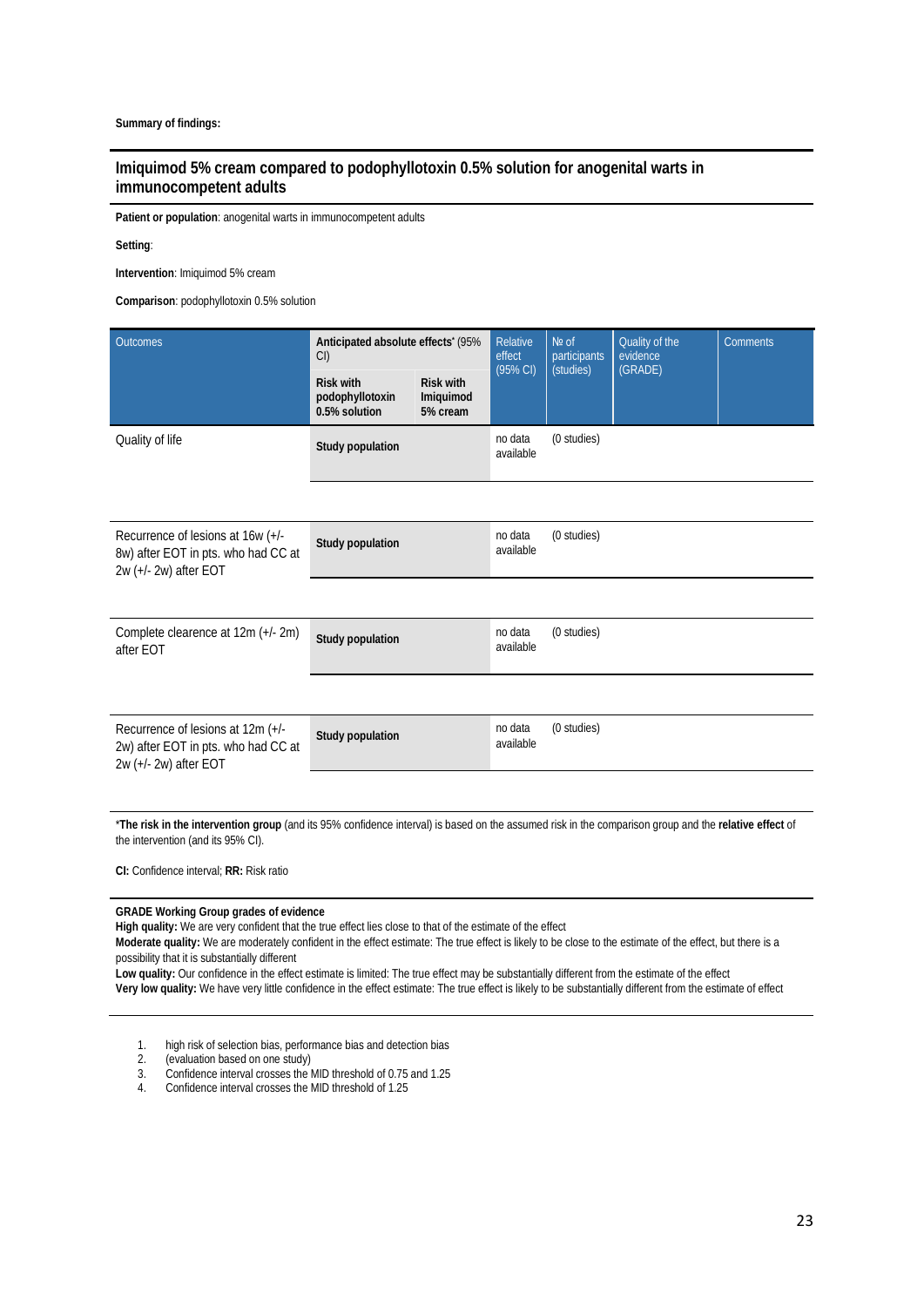## <span id="page-23-0"></span>**2.11. Polyphenon E (sinecatechins) 10% vs. 15% ointment**

<span id="page-23-1"></span>Table 10: Summary of findings: polyphenon E 10% vs. 15% ointment

**Summary of findings:** 

**Polyphenon E 15% ointment compared to polyphenon E 10% ointment for anogenital warts in immunocompetent adults**

**Patient or population**: anogenital warts in immunocompetent adults

**Setting**:

**Intervention**: Polyphenon E 15% ointment

**Comparison**: Polyphenon E 10% ointment

| Outcomes                                         | Anticipated absolute effects'<br>(95% CI)         |                                                          | Relative<br>effect<br>(95% CI) | Nº of<br>participants<br>(studies) | Quality of the evidence<br>(GRADE)                       | Comments |  |  |
|--------------------------------------------------|---------------------------------------------------|----------------------------------------------------------|--------------------------------|------------------------------------|----------------------------------------------------------|----------|--|--|
|                                                  | <b>Risk with</b><br>sinecatechins<br>10% ointment | <b>Risk with</b><br><b>Sinecatechins</b><br>15% ointment |                                |                                    |                                                          |          |  |  |
| Complete clearence at 2w (+/-<br>2w) after EOT   | Study population                                  |                                                          | RR 1.03<br>(0.90 to            | 798<br>$(2$ RCTs)                  | $\oplus \oplus \oplus$<br><b>HIGH</b>                    |          |  |  |
|                                                  | 524 per 1000                                      | 539 per 1000<br>(471 to 613)                             | 1.17)                          |                                    |                                                          |          |  |  |
| Complete clearence at 16w (+/-<br>8w) after EOT  | Study population                                  |                                                          | no data<br>available           | (0 studies)                        |                                                          |          |  |  |
|                                                  |                                                   |                                                          |                                |                                    |                                                          |          |  |  |
| Drop outs due to adverse<br>events               | <b>Study population</b>                           |                                                          | RR 4.87<br>(0.84)              | 798<br>(2 RCTs)                    | $\oplus \oplus \oplus \bigcirc$<br>MODERATE <sup>1</sup> |          |  |  |
|                                                  | 2 per 1000                                        | 12 per 1000<br>(2 to 71)                                 | 28.31)                         |                                    |                                                          |          |  |  |
| Pain during treatment and 0-4<br>weeks after EOT | Study population                                  |                                                          | no data<br>available           | (0 studies)                        |                                                          |          |  |  |
|                                                  |                                                   |                                                          |                                |                                    |                                                          |          |  |  |
| Erythema/inflammation/skin<br>irritation         | <b>Study population</b>                           |                                                          | no data<br>available           | (0 studies)                        |                                                          |          |  |  |
|                                                  |                                                   |                                                          |                                |                                    |                                                          |          |  |  |
| Erosion/excoriation/ulceration                   | Study population                                  |                                                          | no data<br>available           | (0 studies)                        |                                                          |          |  |  |
|                                                  |                                                   |                                                          |                                |                                    |                                                          |          |  |  |
| Quality of life                                  | Study population                                  |                                                          | no data<br>available           | (0 studies)                        |                                                          |          |  |  |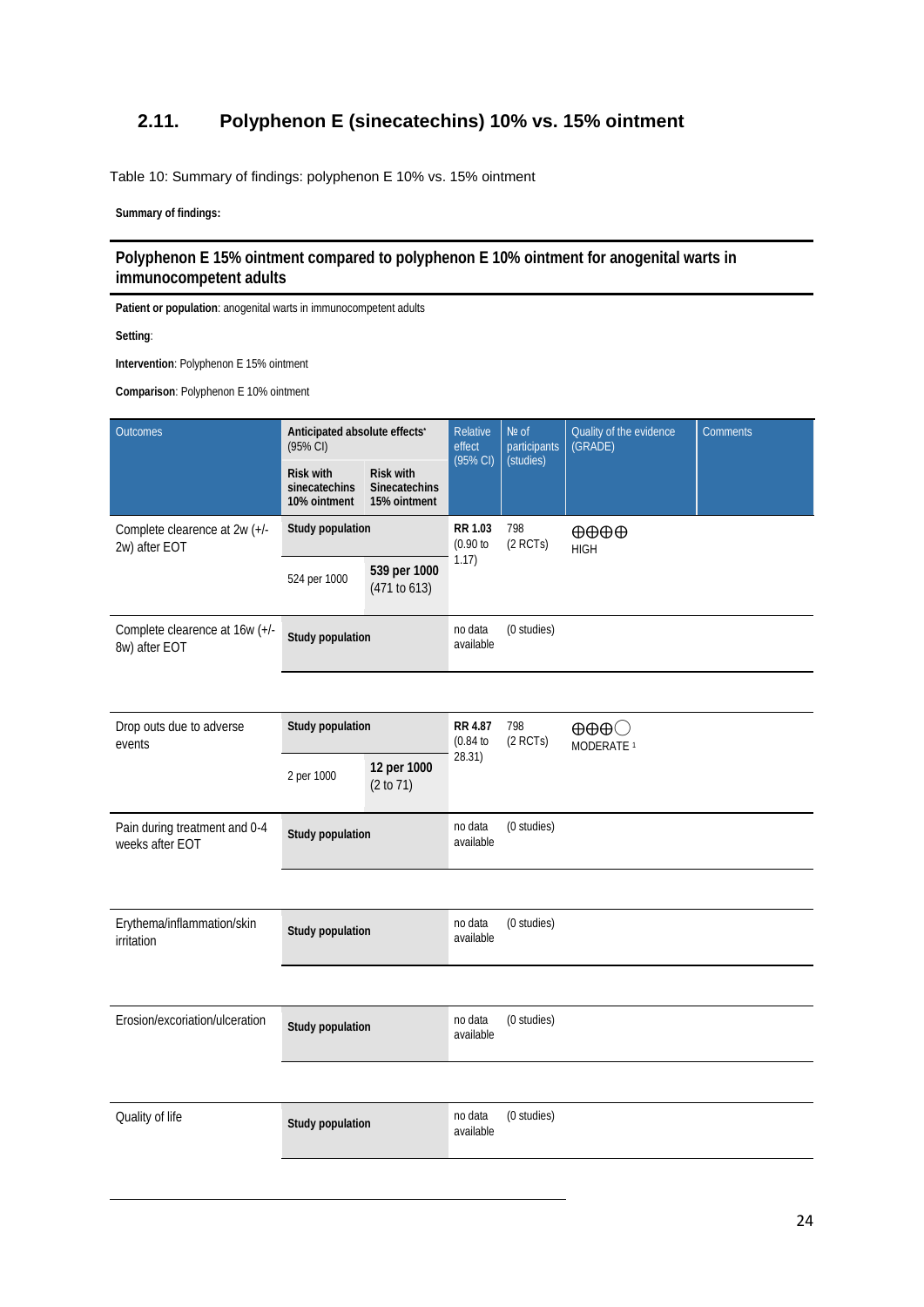### **Polyphenon E 15% ointment compared to polyphenon E 10% ointment for anogenital warts in immunocompetent adults**

**Patient or population**: anogenital warts in immunocompetent adults

#### **Setting**:

**Intervention**: Polyphenon E 15% ointment

**Comparison**: Polyphenon E 10% ointment

| <b>Outcomes</b>                                                                                                     | Anticipated absolute effects <sup>®</sup><br>(95% CI)<br><b>Risk with</b><br>sinecatechins | <b>Risk with</b><br><b>Sinecatechins</b> | Relative<br>effect<br>(95% CI) | Nº of<br>participants<br>(studies) | Quality of the evidence<br>(GRADE)  | <b>Comments</b> |
|---------------------------------------------------------------------------------------------------------------------|--------------------------------------------------------------------------------------------|------------------------------------------|--------------------------------|------------------------------------|-------------------------------------|-----------------|
|                                                                                                                     | 10% ointment                                                                               | 15% ointment                             |                                |                                    |                                     |                 |
| Recurrence of lesions at 16w<br>(+/- 8w) after EOT in pts. who                                                      | Study population                                                                           |                                          | <b>RR 1.46</b><br>(0.42)       | 201<br>(1 RCT)                     | $\oplus \oplus \infty$<br>LOW 2,3,4 |                 |
| had CC at 2w (+/- 2w) after<br>EOT                                                                                  | 40 per 1000                                                                                | 59 per 1000<br>(17 to 202)               | 5.00)                          |                                    |                                     |                 |
| Complete clearence at 12m<br>$(+/- 2m)$ after EOT                                                                   | Study population                                                                           |                                          | no data<br>available           | (0 studies)                        |                                     |                 |
|                                                                                                                     |                                                                                            |                                          |                                |                                    |                                     |                 |
| Recurrence of lesions at 12m<br>$(+/- 2w)$ after EOT in pts. who<br>had CC at $2w$ ( $+/- 2w$ ) after<br><b>EOT</b> | Study population                                                                           |                                          | no data<br>available           | (0 studies)                        |                                     |                 |

\***The risk in the intervention group** (and its 95% confidence interval) is based on the assumed risk in the comparison group and the **relative effect** of the intervention (and its 95% CI).

**CI:** Confidence interval; **RR:** Risk ratio

#### **GRADE Working Group grades of evidence**

**High quality:** We are very confident that the true effect lies close to that of the estimate of the effect

**Moderate quality:** We are moderately confident in the effect estimate: The true effect is likely to be close to the estimate of the effect, but there is a possibility that it is substantially different

**Low quality:** Our confidence in the effect estimate is limited: The true effect may be substantially different from the estimate of the effect **Very low quality:** We have very little confidence in the effect estimate: The true effect is likely to be substantially different from the estimate of effect

1. Confidence interval crosses the MID threshold of 1.25<br>2. data solely refer to baseline lesions

- 2. data solely refer to baseline lesions<br>3. (evaluations based on one study)
- 3. (evaluations based on one study)
- 4. Confidence interval crosses the MID threshold of 0.75 and 1.25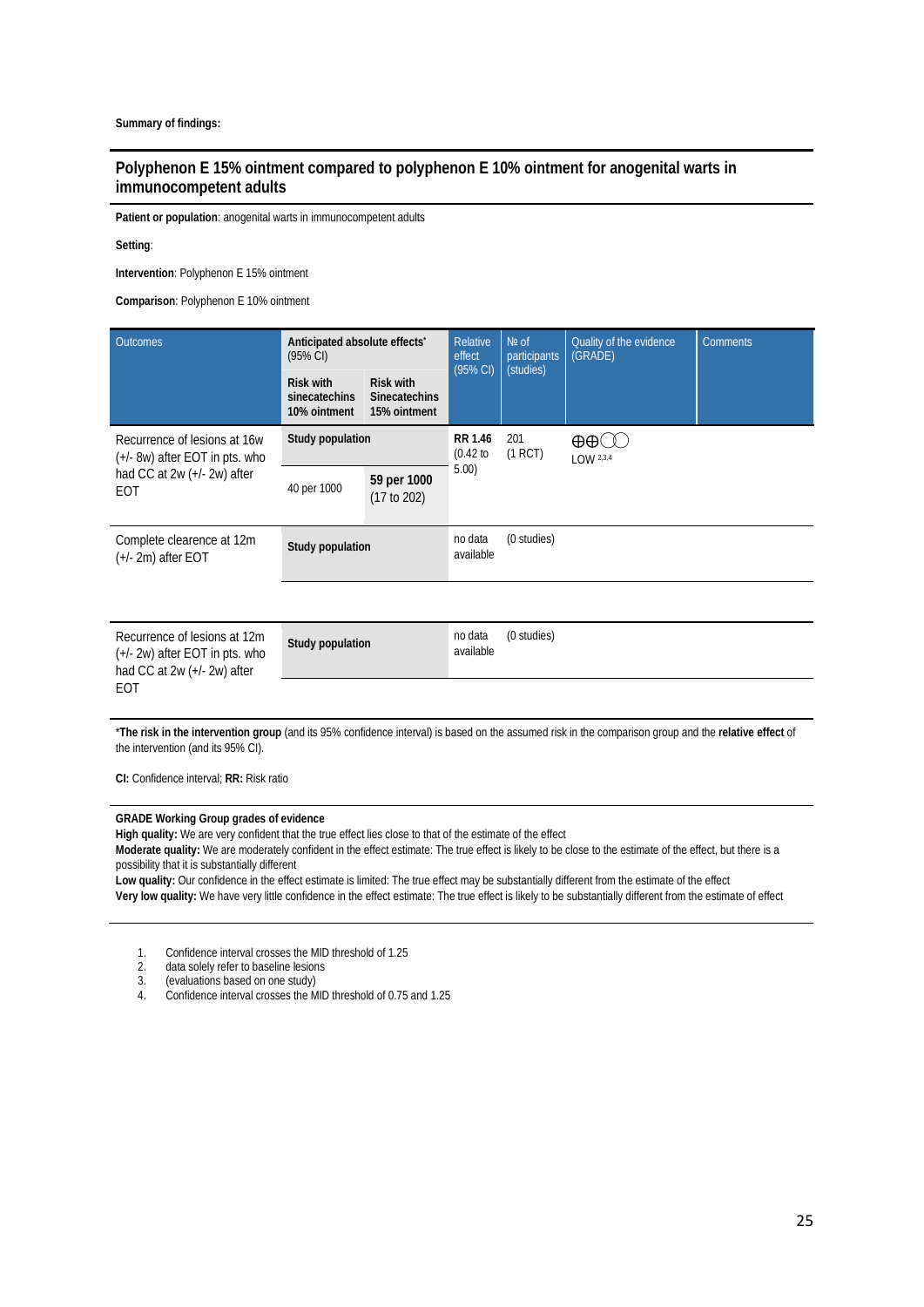## <span id="page-25-1"></span><span id="page-25-0"></span>**3. Discussion**

## **3.1.Limitations to the systematic review not discussed in the main document**

We meta-analysed data from trials that reported the CC of all lesions as well as CC solely of the baseline lesions, for pragmatic reasons with regards to the overall aim of the review. Reporting of AE was particularly heterogeneous in the included trials. In order to generate comparable data of local AE, we combined data of related outcomes and generated two separate outcomes (erythema/inflammation/skin irritation; erosion/excoriation/ulceration). Therefore, no conclusions concerning the single local AEs can be drawn.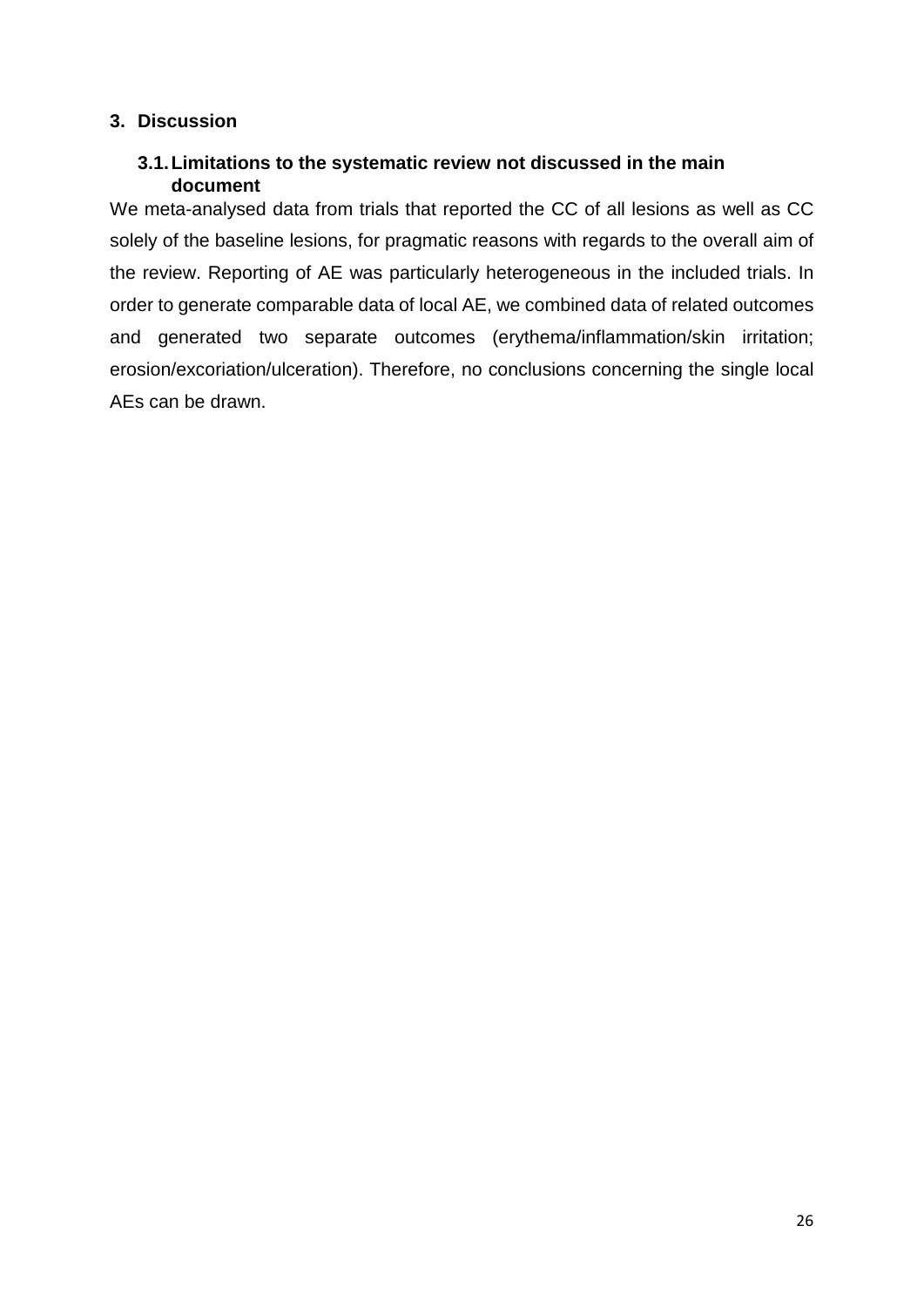## <span id="page-26-0"></span>**4. References**

- 1. SIGN. SEARCH FILTERS: Scottish Intercollegiate Guidelines Network; Last modified 27/08/15 [Available from: [http://www.sign.ac.uk/methodology/filters.html#random.](http://www.sign.ac.uk/methodology/filters.html%23random)
- 2. Balshem H, Helfand M, Schunemann HJ, et al. GRADE guidelines: 3. Rating the quality of evidence. *J Clin Epidemiol*. 2011;64(4):401-6. DOI 10.1016/j.jclinepi.2010.07.015.
- 3. Guyatt GH, Oxman AD, Vist G, et al. GRADE guidelines: 4. Rating the quality of evidence--study limitations (risk of bias). *J Clin Epidemiol*. 2011;64(4):407-15. DOI 10.1016/j.jclinepi.2010.07.017.
- 4. Higgins JPT, Altman DG, Gøtzsche PC, et al. The Cochrane Collaboration's tool for assessing risk of bias in randomised trials. *BMJ*. 2011;343. DOI 10.1136/bmj.d5928.
- 5. Guyatt GH, Oxman AD, Kunz R, et al. GRADE guidelines: 7. Rating the quality of evidence inconsistency. *J Clin Epidemiol*. 2014;64(12):1294-302. DOI 10.1016/j.jclinepi.2011.03.017.
- 6. Guyatt GH, Oxman AD, Kunz R, et al. GRADE guidelines: 8. Rating the quality of evidence- indirectness. *J Clin Epidemiol*. 2011;64(12):1303-10. DOI 10.1016/j.jclinepi.2011.04.014.
- 7. Guyatt GH, Oxman AD, Kunz R, et al. GRADE guidelines 6. Rating the quality of evidence imprecision. *J Clin Epidemiol*. 2014;64(12):1283-93. DOI 10.1016/j.jclinepi.2011.01.012.
- 8. Guyatt GH, Oxman AD, Montori V, et al. GRADE guidelines: 5. Rating the quality of evidence- publication bias. *J Clin Epidemiol*. 2011;64(12):1277-82. DOI 10.1016/j.jclinepi.2011.01.011.
- 9. National Clinical Guideline Centre. Psoriasis: Assessment and management of psoriasis Clinical Guideline. Methods, evidence and recommendations The Royal College of Physicians, 11 St Andrews Place, Regents Park, London, NW1 4BT 2012.
- 10. Akhavan S, Mohammadi SR, Modarres Gillani M, et al. Efficacy of combination therapy of oral zinc sulfate with imiquimod, podophyllin or cryotherapy in the treatment of vulvar warts. *J Obstet Gynaecol Res*. 2014;40(10):2110-3. DOI 10.1111/jog.12457.
- 11. Baker D, Ferris D, Tyring S, et al. Imiquimod 2.5% and 3.75% applied daily for up to 8 weeks to treat external genital warts. *Contraception*. 2010;82 (2):211.
- 12. Baker DA, Ferris DG, Martens MG, et al. Imiquimod 3.75% cream applied daily to treat anogenital warts: combined results from women in two randomized, placebo-controlled studies. *Infect Dis Obstet Gynecol*. 2011;2011:806105.
- 13. Beutner K. Comparison of the results from two well controlled trials of topical imiquimod for the treatment of genital / perianal warts Abstract 52. *J Invest Dermatol*. 1995;104:563.
- 14. Beutner KR, Spruance SL, Hougham AJ, et al. Treatment of genital warts with an immune-response modifier (imiquimod). *J Am Acad Dermatol*. 1998;38(2 Pt 1):230-9.
- 15. Beutner KR, Tyring SK, Trofatter Jr KF, et al. Imiquimod, a patient-applied immune-response modifier for treatment of external genital warts. *Antimicrob Agents Chemother*. 1998;42(4):789- 94.
- 16. Beutner K, Edwards L, Owens M, et al. Comparison of two vehicle-controlled trials of imiquimod 5% cream for the treatment of external genital warts.(Abstract 1259). *J Invest Dermatol*. 1998;110(4):682.
- 17. Bonnez W, Elswick Jr RK, Bailey-Farchione A, et al. Efficacy and safety of 0.5% podofilox solution in the treatment and suppression of anogenital warts. *Am J Med*. 1994;96(5):420-5.
- 18. Buck HW, Fortier M, Knudsen J, et al. Imiquimod 5% cream in the treatment of anogenital warts in female patients. *International Journal of Gynecology and Obstetrics*. 2002;77(3):231-8.
- 19. Ferenczy A. Immune response modifiers: Imiquimod. *J Obstet Gynaecol*. 1998;18(SUPPL. 2):S76- S8.
- 20. Edwards L, Ferenczy A, Eron L, et al. Self-administered topical 5% imiquimod cream for external anogenital warts. *Arch Dermatol*. 1998;134(1):25-30.
- 21. Fife KH, Ferenczy A, Douglas JM, et al. Treatment of external genital warts in men using 5% imiquimod cream applied three times a week, once daily, twice daily, or three times a day. *Sex Transm Dis*. 2001;28(4):226-31.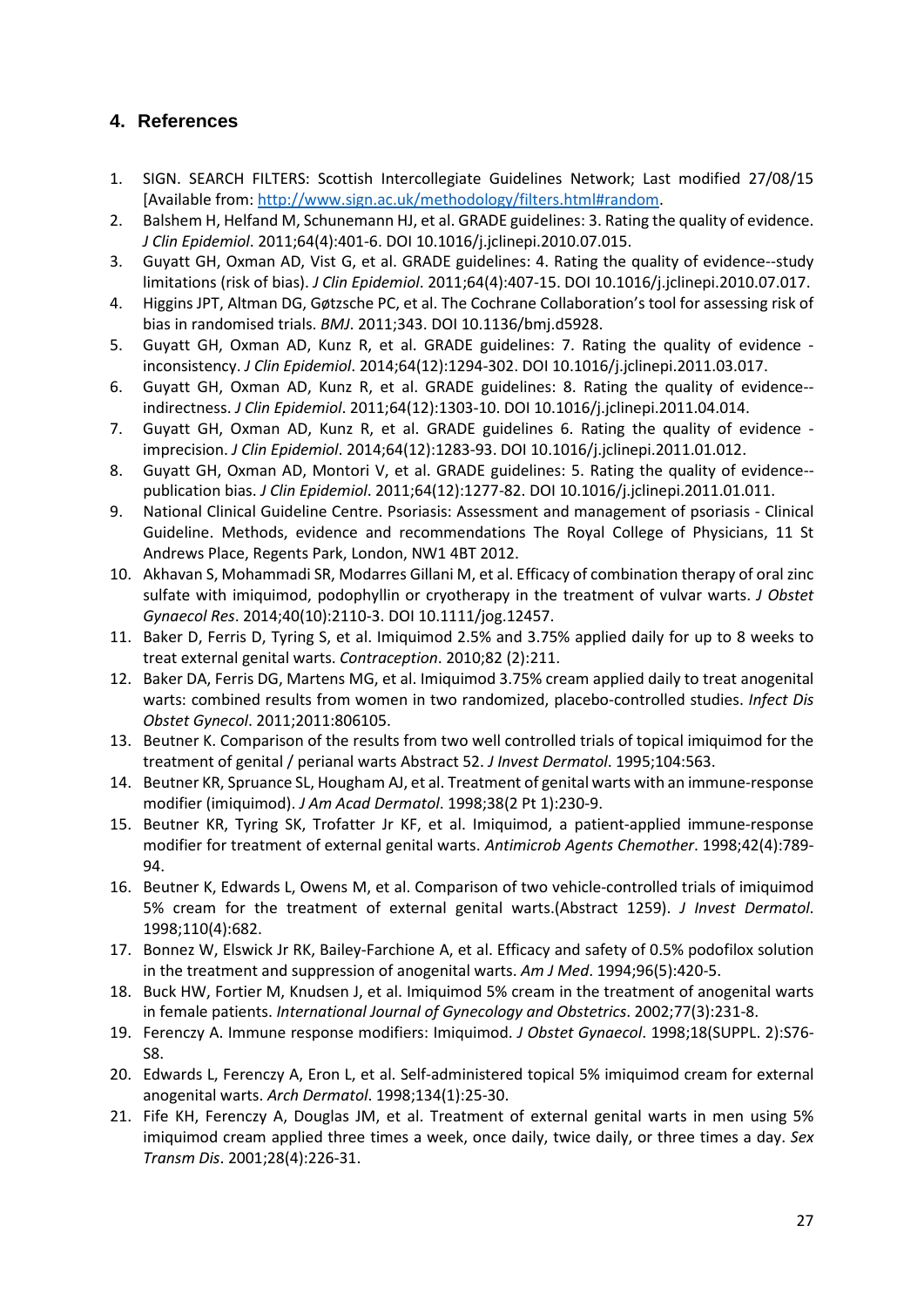- 22. Garland SM, Sellors JW, Wikstrom A, et al. Imiquimod 5% cream is a safe and effective self-applied treatment for anogenital warts - Results of an open-label, multicentre Phase IIIB trial. *Int J STD AIDS*. 2001;12(11):722-9.
- 23. Goldenberg G, Nelson A, Smith CC, et al. Imiquimod 2.5% and 3.75% for the treatment of external genital warts: Assessment of safety in 981 randomized patients. *J Am Acad Dermatol*. 2014;1):AB46.
- 24. Gollnick H, Barasso R, Jappe U, et al. Safety and efficacy of imiquimod 5% cream in the treatment of penile genital warts in uncircumcised men when applied three times weekly or once per day. *Int J STD AIDS*. 2001;12(1):22-8.
- 25. Greenberg MD, Rutledge LH, Reid R, et al. A double-blind, randomized trial of 0.5% podofilox and placebo for the treatment of genital warts in women. *Obstet Gynecol*. 1991;77(5):735-9.
- 26. Gross G. Polyphenon E: A new topical therapy for condylomata acuminata. [German]. *Hautarzt*. 2008;59(1):31-5.
- 27. Gross G, Meyer KG, Pres H, et al. A randomized, double-blind, four-arm parallel-group, placebocontrolled Phase II/III study to investigate the clinical efficacy of two galenic formulations of Polyphenon E in the treatment of external genital warts. *J Eur Acad Dermatol Venereol*. 2007;21(10):1404-12.
- 28. Haidopoulos D, Diakomanolis E, Rodolakis A, et al. Safety and efficacy of locally applied imiquimod cream 5% for the treatment of condylomata acuminata of the vulva. *Arch Gynecol Obstet*. 2004;270(4):240-3.
- 29. Hoy SM. Polyphenon E 10% ointment: in immunocompetent adults with external genital and perianal warts. *Am J Clin Dermatol*. 2012;13(4):275-81.
- 30. Stockfleth E, Beti H, Orasan R, et al. Topical Polyphenon E in the treatment of external genital and perianal warts: a randomized controlled trial. *Br J Dermatol*. 2008;158(6):1329-38.
- 31. Tatti S, Swinehart JM, Thielert C, et al. Sinecatechins, a defined green tea extract, in the treatment of external anogenital warts: a randomized controlled trial. *Obstet Gynecol*. 2008;111(6):1371-9.
- 32. Krogh G, Hellberg D. Self-treatment using a 0.5% podophyllotoxin cream of external genital condylomata acuminata in women. A placebo-controlled, double-blind study. *Sex Transm Dis*. 1992;19(3):170-4.
- 33. Lafuma A, Monsonego J, Moyal-Barracco M, et al. [A model-based comparison of cost effectiveness of imiquimod versus podophyllotoxin for the treatment of external anogenital warts in France]. *Comparaison cout-efficacite par modelisation de l'imiquimod et de la podophyllotoxine dans le traitement du condylome acumine externe en France*. 2003;130(8-9 Pt 1):731-6.
- 34. Nelson A, Ault K, Kaur M, et al. Imiquimod 2.5% and 3.75% for the treatment of external genital warts: Assessment of efficacy in 981 randomized patients. *J Am Acad Dermatol*. 2014;1):AB46.
- 35. Petersen CS, Agner T, Ottevanger V, et al. A single-blind study of podophyllotoxin cream 0.5% and podophyllotoxin solution 0.5% in male patients with genital warts. *Genitourin Med*. 1995;71(6):391-2.
- 36. Puri M. A study on the use of imiquimod for the treatment of genital molluscum contagiosum and genital warts in female patients. *Indian Journal of Sexually Transmitted Diseases and AIDS*. 2009;30(2):84-8.
- 37. Rosen T, Smith CC, Kaur M, et al. Imiquimod 2.5% and 3.75% for the treatment of external genital warts: Additional insights into efficacy. *J Am Acad Dermatol*. 2014;1):AB46.
- 38. Rosen T, Goldenberg G, Ault K, et al. Imiquimod 2.5% and 3.75% for the treatment of external genital warts: Sex differences in a study of 981 randomized patients. *J Am Acad Dermatol*. 2014;1):AB46.
- 39. Sauder DN, Skinner RB, Fox TL, et al. Topical imiquimod 5% cream as an effective treatment for external genital and perianal warts in different patient populations. *Sex Transm Dis*. 2003;30(2):124-8.
- 40. Tatti S, Stockfleth E, Beutner KR, et al. Polyphenon E: a new treatment for external anogenital warts. *Br J Dermatol*. 2010;162(1):176-84.